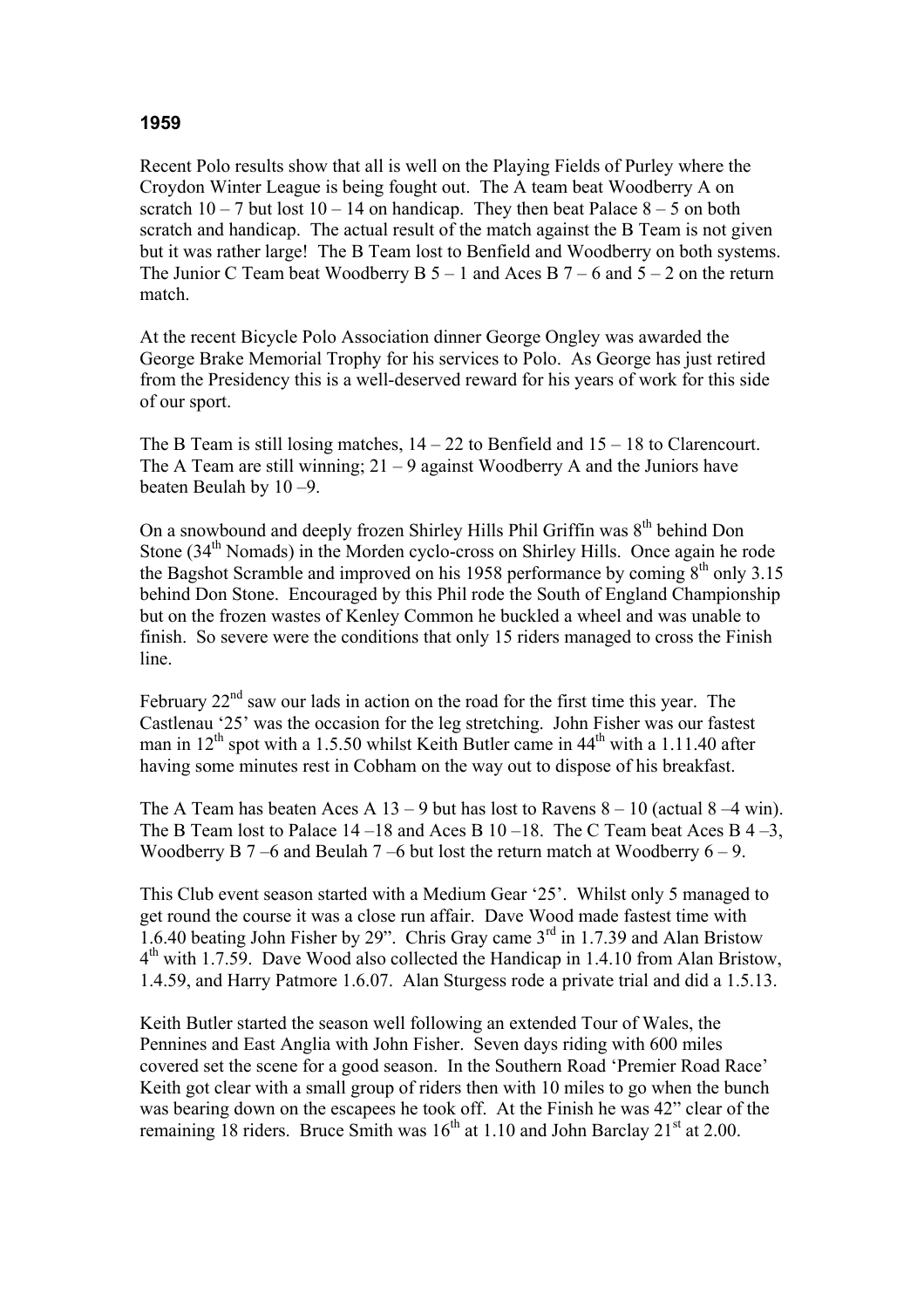On the  $15<sup>th</sup>$  March John Fisher came  $7<sup>th</sup>$  in the SCCU '25' with a 1.3.13. Len Saunders was close up with a 1.3.50 and Alan Bristow came in with a 1.6.10. The Brighton Trophy road race was also held on the  $15<sup>th</sup>$  March and cold wet conditions welcomed the riders to Purley Playing fields for the Start. The Mayor of Croydon (Ald. H Lock Kendall) sent the riders on their way at 8am. Early breakaway attempts came to nought and John Blunsdon (Silchester) took the first prime on Caterham bypass. On the climb to Wych Cross Terry Nimmo (RAFCA), his teammate Hart and John Blunsdon got clear. There was nearly a catastrophe in Uckfield when the level crossing gates closed just as the riders came down the High Street. The whole field had to take to the footbridge! By Polegate the whole field was together again ready for the climb over the South Downs. Blunsdon attacked again, winning the prime and carrying on. The field strung out to chase and it was an extremely fast descent to Seaford and along to Newhaven. Disaster struck some at Newhaven when a number of riders crashed on the wet railway lines including last year's winner Mike Gambrill (Clarence). This was the signal for the main attack and the leaders came up from the seafront stringing the field into one long line. John Blunsdon, Barry Willoughby (Croydon RC) Alf Howling (Castile) and Keith Butler forced the pace and got clear. At Peacehaven Blunsdon ran out of luck as he punctured. Even though he made a rapid change he could not regain the lost ground and he eventually finished  $14<sup>th</sup>$ . The three leaders kept up the speed until Rottingdean when an attack by Keith Butler got rid of Alf Howling. This left Willoughby and Butler in the lead but in the sprint Butler had no answer to Willoughby's jump. Howling came in  $3<sup>rd</sup>$  some 11 seconds behind and the next group of 6 riders were led in by L Cook (CC Islington) 1.41 behind. Of our riders Alan Sturgess had gear troubles and desisted at about 25 miles. Robin Buchan finished 26<sup>th</sup> and Gerry Pearl 32<sup>nd</sup>. It was rather prophetic but the Croydon Advertiser Reporter took pictures of Willoughby and Butler together at the Start. It made his job easier too when the race report came in!

An A.M. Chapman appears in the results of the Kentish Whs Novices recording a 1.14.28. He is listed as a Paragon member but we did not receive his membership form until after the event! There is confidence for you! In the First '25' John Fisher came  $4^{th}$  with 1.1.24, Alan Sturgess returned a 1.2.51 and Alan Bristow 1.5.25 for  $2^{nd}$ Team award. Keith Butler and Robin Buchan rode the Archer Grand Prix against a top class field that included many Independents. They stayed with the leaders the whole way around the course that looped its way around the Chiltern Hill before coming back down the A490 to Finish in Ickenham. While able to stay with the leaders on the hills they were both outclassed in the sprint coming in  $8<sup>th</sup>$  and  $9<sup>th</sup>$ respectively in a nine-man sprint!

Easter came around and Robin Buchan kept to time trials and collected two third places. In the Fountain he did 1.0.07 leading Alan Sturgess 1.2.31, John Fisher 1.3.03, Chris Gray and Len Saunders both clocked 1.5.09 and Alan Norris 1.10.17. That was Sunday's result. On the Monday he collected his other  $3<sup>rd</sup>$  place in the Actonia '25. This time he recorded a 58.46 with John Fisher on 1.0.28, Alan Sturgess 1.2.39 and Chris Gray 1.3.01. Keith Butler rode the Bournemouth 3-day as a member of the winning Army CU team. His best position was 2<sup>nd</sup> on Stage 1.

The Polo team had an eventful Easter when they went to Swansea together with members of the Croydon Aces to play some exhibition matches. The pitch left a lot to be desired and with rain every day it was almost unplayable. Therefore one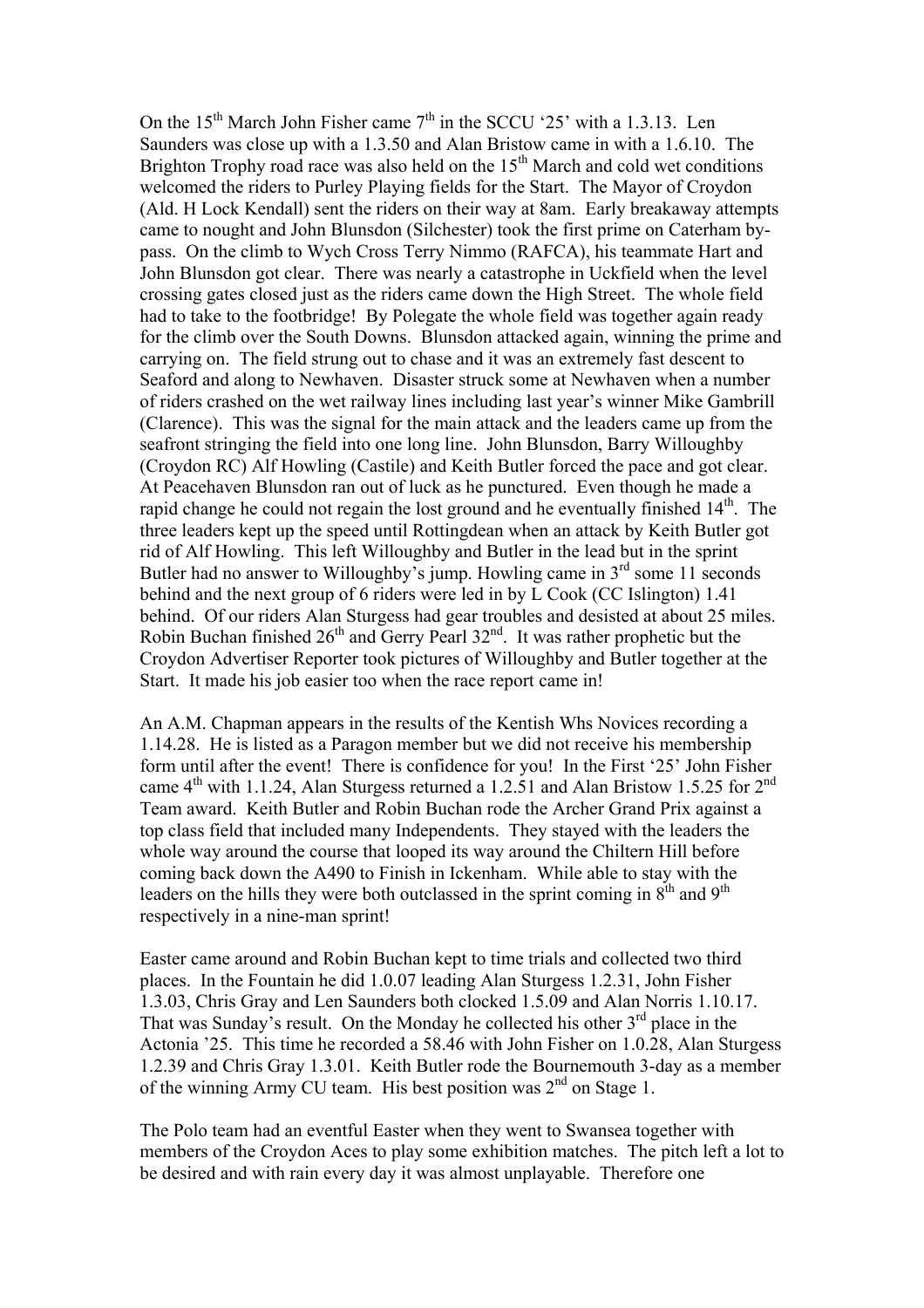understands that a great time was had by all but it was an advantage if you could swim and see underwater if you dropped your mallet. Various games were played but the highlight of the week-end was a match against Solihull. These gentlemen came down on the Monday to play. It was touch and go whether a match could be played at all but it was. Splashing an opponent was considered 'dirty play' and 'hardly cricket' so there was a great deal of casual water flying about. Solihull scored first just before half time and its was not until the fifth chukka (of six) that Charlie Watkins scored the equaliser. So at full time the score was  $1 - 1$ . Extra time was supposed to be played but in the conditions and continual rain a draw was considered a fair result. Those that went to Welsh Wales were Charlie Watkins, Dave Bengerfield, Keith Ongley, Pete Durbin and Pete Wall. These lads were great ambassadors for the sport and would play anywhere.

Other match results The A Team beat Clarencourt 15 – 11, Aces A 13 – 8 and Palace  $17 - 15$ . The B Team have beaten Aces B 5-4 and lost to Ravens  $19 - 13$ . One should note when reading these scores that they are the Handicapped Result. The A Team played off Scratch so what you read as their score is the number of times they put the ball in the net. The opposition has their handicap, in goals, added on. One can see by this that the A team were head and shoulders better than most of their opposition.

Keith Butler and Robin Buchan rode the Croydon Advertiser road race this weekend. Robin was an early attacker getting away with a group of eight riders. With about 16 miles to go he was dropped with Mike Gambrill and from then rode into the Finish. Keith Butler was in the main bunch not doing anything until he heard that Robin was in trouble. He immediately attacked even though the leading group had a lead of some 4 minutes. Storming over Botley Hill and down through Warlingham to Sanderstead, Selsdon and Addington he and his fellow chasers cut back the deficit. Up Spout Hill left to Shirley Hills, passing The Sandrock, and the leaders were in sight. Down Gravel Hill and then left and right up Lodge Lane to the Finish but to no avail. The remaining three leaders just kept clear by 20 seconds. The iron-man Dave Bedwell won Keith came in  $5<sup>th</sup>$ .

On April 4<sup>th</sup> at the Addiscombe's Sportsmans Evening Dave Wood beat the Grand Prix of London winner Mike Armour (Tottenham Phoenix) in both the roller Finals. He did 31" for the 880 yards scratch and 13.4 for 440 yards flying start!

The Jim Fox Cup on 5<sup>th</sup> April saw Robin Buchan in his usual devastating form. A 1.0.32 kept him a very respectful distance away from the rest of the field. Len Saunders came 2<sup>nd</sup> in 1.4.12 just ahead of Bruce Smith, 1.4.20. Bruce Smith had 4.15 handicap and this enabled him to win the Handicap award by 27" from Robin with Harry Patmore finishing in  $3<sup>rd</sup>$  place with 1.0.48.

On April  $12<sup>th</sup>$  the Clarence Whs held their annual '25' and we had a Team race win. Alan Sturgess was  $7<sup>th</sup>$  in 1.1.24, John Fisher  $8<sup>th</sup>$  in 1.1.37 and Chris Gray made up the team with a 1.2.59. John Cleeve was our best rider in the Apollo Middlemarkers with a 1.9.00 followed by A Chapman (now a member) 1.13.00 and Bob King 1.15 something.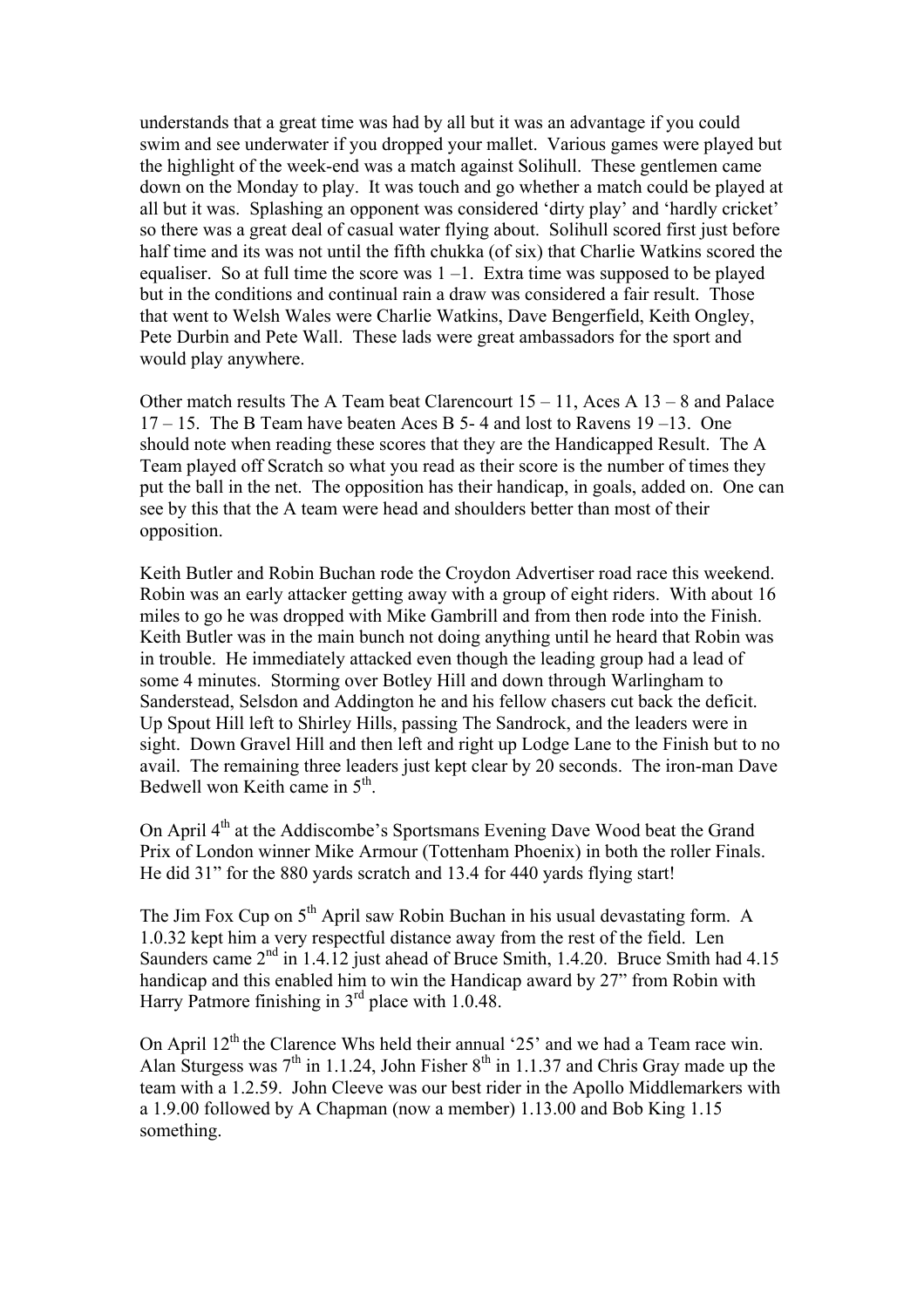Robin Buchan tied for  $1<sup>st</sup>$  place in the Bec '25' with Norman Hill (Kentish Whs) in 1.0.40. Alan Sturgess came in with a 1.1.52 and John Fisher 1.2.02 to complete the winning Team.

In contrast to the Jim Fox '25' there was a very close race for fastest time in the Dave London Trophy '30'. John Fisher beat Alan Sturgess by just 19", 1.13.38 to 1.13.57 with Chris Gray 3<sup>rd</sup> in 1.15.40. With 30" handicap Alan Sturgess had done enough to take the Trophy in 1.13.27 by just 7" from John Cleeve, 1.13.34, Phil Griffin 1.13.35 and John Fisher 1.13.38. They don't get much closer than that! In a pilgrimage to Lee-on-Solent Gerry Pearl and Ron Stempfer finished equal 7<sup>th</sup> in the 100kms event. Keith Butler came  $4<sup>th</sup>$  in the Lancing road race with Les Black in  $18<sup>th</sup>$ . Robin Buchan finished  $2<sup>nd</sup>$  in the 3 miles race at the Velo Sacchi Meeting at Herne Hill.

John Fisher was  $4<sup>th</sup>$  in the SCCU '50' with a 2.9.26 with John Cleeve finishing in 2.25.58 and Bruce Smith 2.34.02 including 13 minutes late start on the  $26<sup>th</sup>$  April. A road racing team went up to Wellingborough for their 66 miles road race and a change of scenery. A four-man break went on the first lap including Robin Buchan and Keith Butler and they gradually pulled away from the rest of the pack. On the last lap Robin Buchan took off to win with ease whilst Keith sat back and watched. He eventually finished in  $4<sup>th</sup>$  place and then Alan Sturgess won the bunch sprint for  $5<sup>th</sup>$  and the Team race was ours. In 15<sup>th</sup> place was Len Saunders. On the same day Les Black ( $9<sup>th</sup>$ ) Pete Smith and Dave Morley  $(14<sup>th</sup>$  equal) won the Team race in the Ashdown road race over 50 miles.

The A Team won the Croydon Winter League scoring 168 goals with only 50 against. The B Team scored 49 and let in 173! The A Team finished off their programme with a win against Bendfield  $19 - 6$ . Then in a re-arranged Final of the 1958 (!) Surrey Cup they lost 15 –1 to Crystal Palace. (What happened there then?). In their last National League fixtures The B Team lost to Croydon Aces 1 – 11 and the A Team lost to Solihull  $4 - 8$ . At Whitsun three Paragon riders played for London Provinces against a Croydon District Combination in an Exhibition match at Luton. Alec Bird, Dave Benjerfield and Pete Wall were our three and they won 4 –3 with Pete scoring 3 of the goals.

Robin Buchan showed excellent form in the Tour of the North Downs with a  $5<sup>th</sup>$  place against Continental opposition. Keith Butler broke a bolt on his saddle pin that caused it to point upwards. Fortunately he had some friends in the bunch that warned him whilst he was out of the saddle on Vigo Hill. He borrowed a bike from an interested spectator and chased and returned to the bunch only to have the gear wire snap as he tried to engage top gear. The bike he was riding had an 'old fashioned' gear with one large spring, not the Campagnolo parallelogram model. This meant that when released the spring pushed the chain into bottom gear. You cannot keep up with top class riders on a 54" gear for any length of time so Keith called it a day. (He then had to find his own bike and explain to the man whose gears he had wrecked that it was all in a good cause!)

Dave Wood came  $2<sup>nd</sup>$  in Portsmouth '25' on a windswept Emsworth course. His 1.3.57 bettered the times of Alan Bristow 1.6.24 and Bruce Smith 1.6.35 but together they were 2<sup>nd</sup> in the Team race. At Crystal Palace Les Black and Mark Fisher were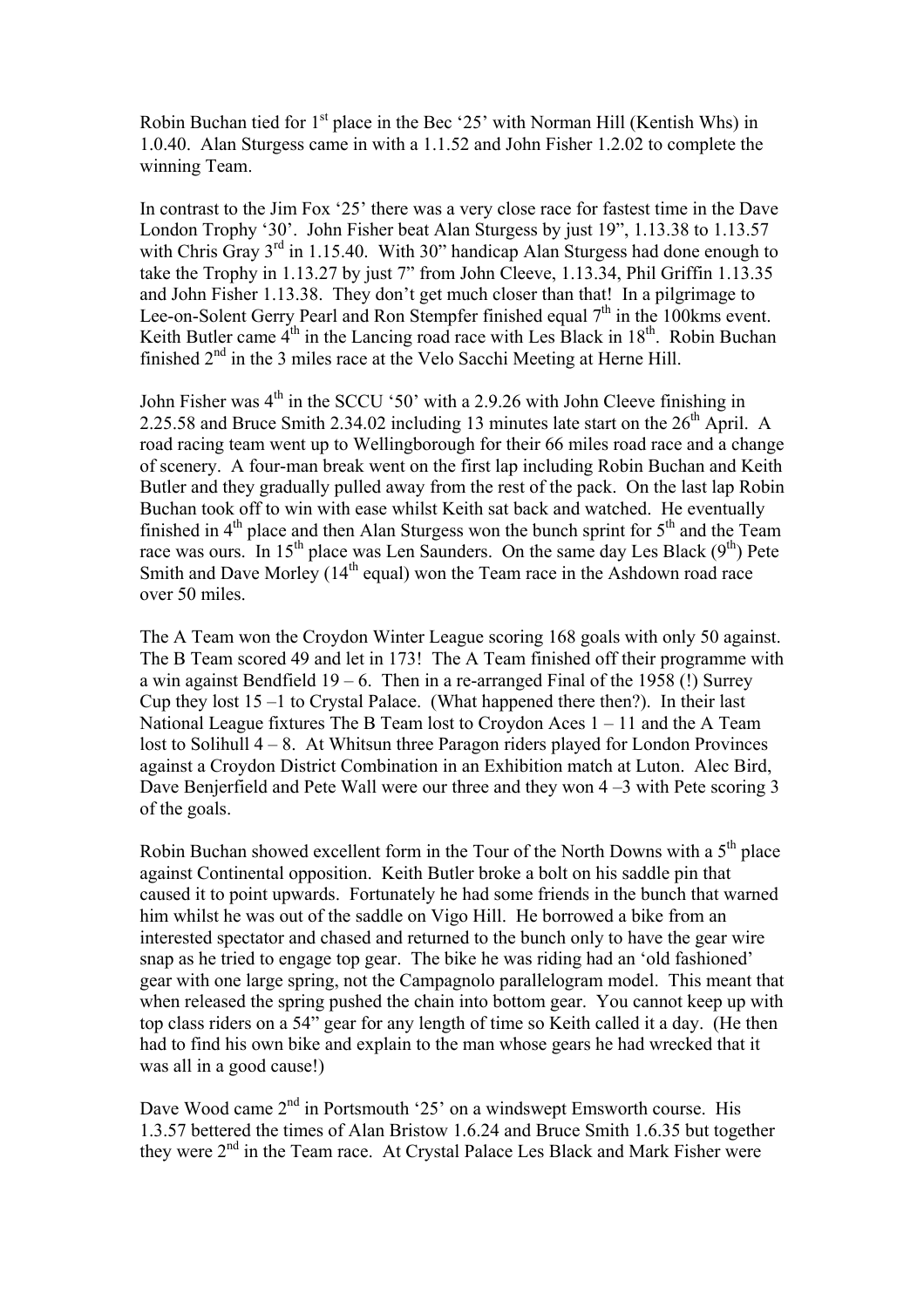placed equal  $7<sup>th</sup>$  in the 25-lap event. Bob King came  $20<sup>th</sup>$  in the Evening race at Crystal Palace on the  $5<sup>th</sup>$  May.

On the  $6<sup>th</sup>$  May Keith Butler came  $2<sup>nd</sup>$  in the Army Championship '25' on the new O2 course with 59.49. It is strange to recall that when he finished he was the first man to have beaten the hour on this course. Later it became synonymous with fast times and competition records. Mike Chapman came  $3<sup>rd</sup>$  in his heat for the London Schoolboys Championship on the  $7<sup>th</sup>$  May.

The following Sunday,  $10^{th}$  May, the Paragon had a team in the Brentwood '50' on the Southend Road. John Fisher was the first to finish with a personal best time of 2.5.57. Twenty minutes later Robin Buchan finished in 2.1.38. Fifteen minutes after Robin Keith Butler came storming home in a new Club Record time of 1.56.45 and 5 minutes improvement. At 30 miles he was 1½ minutes down on an in-form Ken Craven (Crescent). With 5 miles to go he had closed this to 30 seconds and although making use of his 96" top gear he could not bring it all back. At the Finish Ken Craven had beaten Keith by just 15 seconds. The Paragon took the team award with new Team Record of 6.4.20 and, just by the way, Keith took  $2<sup>nd</sup>$  Handicap missing  $1<sup>st</sup>$ handicap by 15 seconds as well! Gerry Pearl came  $10<sup>th</sup>$  in the Aquila road race over 73 miles.

By way of contrast the Army had a '50' on exactly the same course on the following Wednesday. Keith Butler decided to do a bit of experimenting and instead of riding his gear bike, as in the Brentwood '50', he opted for his track bike and 84.4 fixed wheel. Conditions were as identical as one could ask. Even his finishing position was the same as Keith came  $2<sup>nd</sup>$ . The difference was the time! On the Wednesday Keith 'only' produced a 1.58.48 some 35" slower than the winner. He said he could not increase his pace towards the end of the race and so in future he would always opt for gears in time trials above 25 miles.

On the  $16<sup>th</sup>$  May Alan Sturgess finished  $3<sup>rd</sup>$  in the Invitation 10 minutes Pursuit at the De Laune Meeting. On the Sunday Bruce Smith won the 3 miles Scratch at Southampton. Then on the Bank holiday Monday Chris Gray won the 550 yards handicap at the Chichester AAC Meeting with John Barclay in 3<sup>rd</sup> place.

In the Farnham '25' on the  $17<sup>th</sup>$  May John Fisher clocked his fastest 25 of the year with a 1.0.08. In the Bellingham '25' Chris Gray was our fastest with a 1.2.24 from Len Saunders 1.3.01, Tony Kerss 1.3.35 and Brian Newcombe 1.6.26. Over the Whitsun Bank Holiday Keith Butler rode the Whitewebbs 3-day for the Army CU and was placed  $1<sup>st</sup>$  on General Classification. He was  $4<sup>th</sup>$  on Stage 1 after 85 miles of racing. He took the race lead after Stage 2, a 26 miles time trial around the North Road Hardriders course. In the afternoon Stage 3, another 85 miles he came 2<sup>nd</sup> consolidating his lead. Yet another 85 miles was cover on Stage 4 but Keith worked his way into the leading break and crossed the line in  $3<sup>rd</sup>$  place to take the overall win. While the race itself was hard enough being held over 280 miles of the North London hills Keith reckoned that the worst part of the event was getting back to South Norwood. As a National Serviceman money was in very short supply so he had to ride to and from the race HQ at Enfield. Not too difficult a task normally as it is, after all, only about 25 miles each way. However after the Race Finishing Ceremonies, he also had the winners Laurel wreath and Sash draped over his shoulders and had a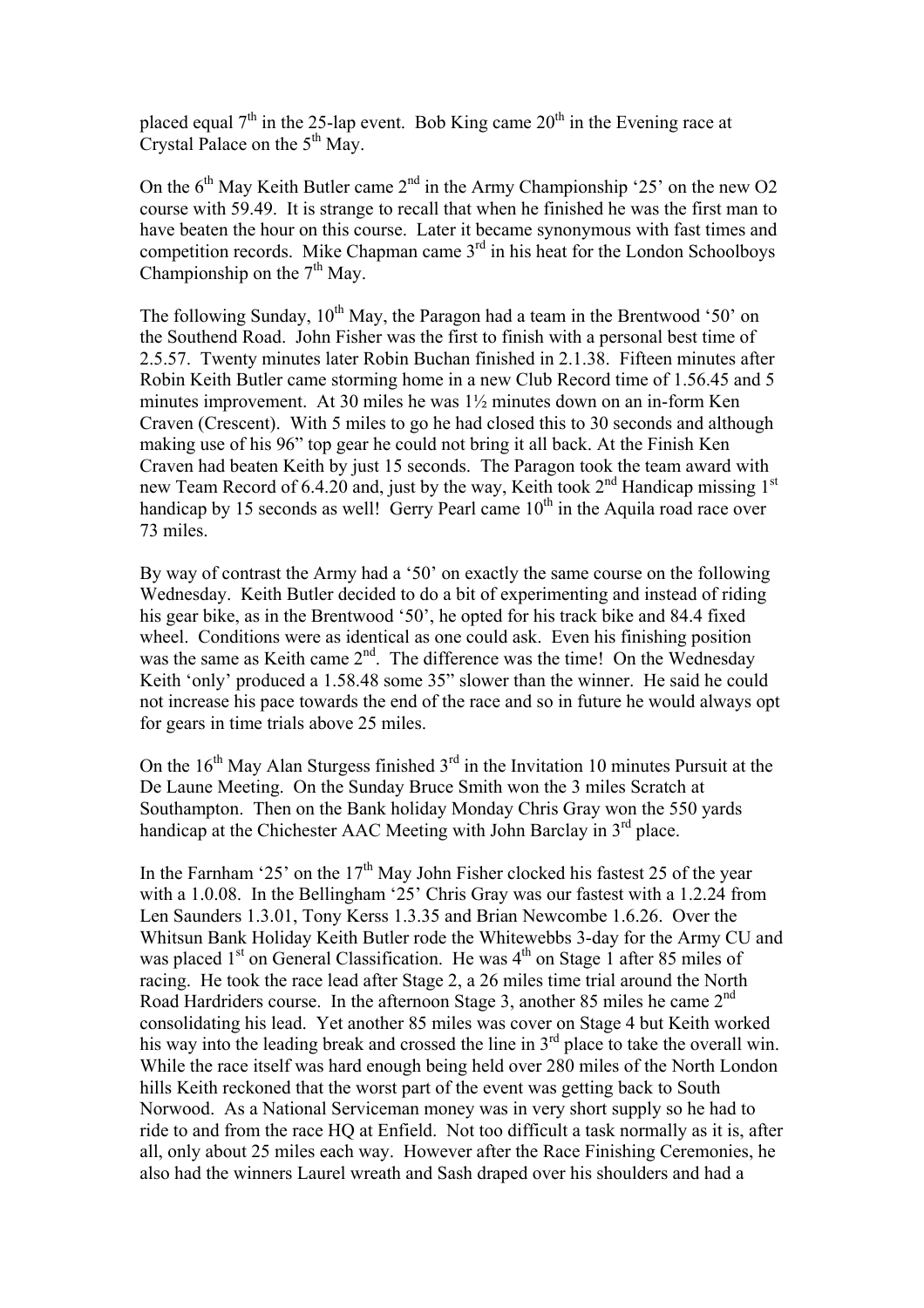large bouquet to carry. Just to round things off part of Keith's share of the Team race was 4 bottles of Robinsons Barley Water. They are heavy and had to join the rest of his race gear in his shoulder bag. It made the journey back trough London interminable but Lady Luck had not finished with him. 'It was one of the most embarrassing rides of my life' he said. For just as he reached Crystal Palace Parade all the crowds were streaming out of the Park after the Motor Racing. 'I was applauded and cheered the whole length of the Parade!' Gerry Pearl came 4<sup>th</sup> and Ron Stempfer  $10<sup>th</sup>$  at Lee-on-Solent.

Robin Buchan was selected to ride for a London team to race in Aarhus, Denmark. The others were John Ralph, (Poly), Brian Laughton (Catford) and Brian Dacey (De Laune). Some tandem events and team pursuits will be amongst the races for the 3 days of Competition on the  $24<sup>th</sup>$ ,  $28<sup>th</sup>$  and  $31<sup>st</sup>$  May.

May 24<sup>th</sup> was a Triple Win Day for the Paragon. Keith Butler won the BCF South West London and Surrey Division Road Race Championship, John Fisher won the same Division's Time Trial Championship and Gerry Pearl won the Meon Valley Grand Prix Road race. This was John Fisher's first Championship and Open Event win. He recorded a 1.2.02 that on first glance appear rather slow but road works necessitated a detour and the course was therefore longer than the stipulated 25 miles and the wind blew rather strongly. Alan Sturgess came  $2<sup>nd</sup>$  with 1.2.24 and Chris Gray  $6<sup>th</sup>$  in 1.4.21 then came Tony Kerss 1.5.40, Bruce Smith 1.5.41, Brian Newcombe 1.9.22, John Cleeve 1.9.42 and Dick Langenbruch 1.12.31 to ensure the Paragon took the Team award as well. Gerry Pearl won his event in a rather hectic and fiercely contested sprint after a fast but hilly 54 miles covered in 2.15.59. Len Saunders was  $14<sup>th</sup>$  and Dave Morley  $18<sup>th</sup>$ . The Division Road race Championships were held over 4 laps of the large Ashdown Forest Circuit. A total distance of 96 miles had to be covered. On the 2<sup>nd</sup> circuit a small group escaped on the climb to the 'Pylons' (These have now disappeared but it is the climb from Fairwarp to Kingstanding). Keith Butler went after them and joined them before the descent to Groombridge. The group of eight gradually pulled away from the bunch under the influence of Butler and Finch (Ross Whs). Then, on the climb from Colemans Hatch to Wych Cross, Butler attacked. Only Finch could stay with him and they piled on the pace through Nutley and up the last climb to the Pylons. The 'coup de grace' was administered on the rise between Lye Green and Motts Mill. Finch fluffed a gear change and Butler was gone. From there to the finish he put 2.19 into Finch in 7 miles and 5.56 into Ken Warren (Thames Velo) and Tony Mills (Southern Elite). The  $5<sup>th</sup>$  man was at 9.48 and the remainder of the 23 finishers trickled in over the next 15 minutes. It was a demonstration of real fitness and power.

At the Poly Evening Meeting Alan Sturgess surprised himself, and probably the Handicapper, by winning the 550 yards handicap. Robin came  $2<sup>nd</sup>$  in the 5 miles scratch.

The Juniors also had their first event on the  $24<sup>th</sup>$  May. This was a Scratch 10 miles event. Adrian Herbert won in 26.20 from Bob King, 27.23, and Alan Chapman 27.53. Adrian had only joined the Club a week previously and had never raced before. This was quite an auspicious beginning.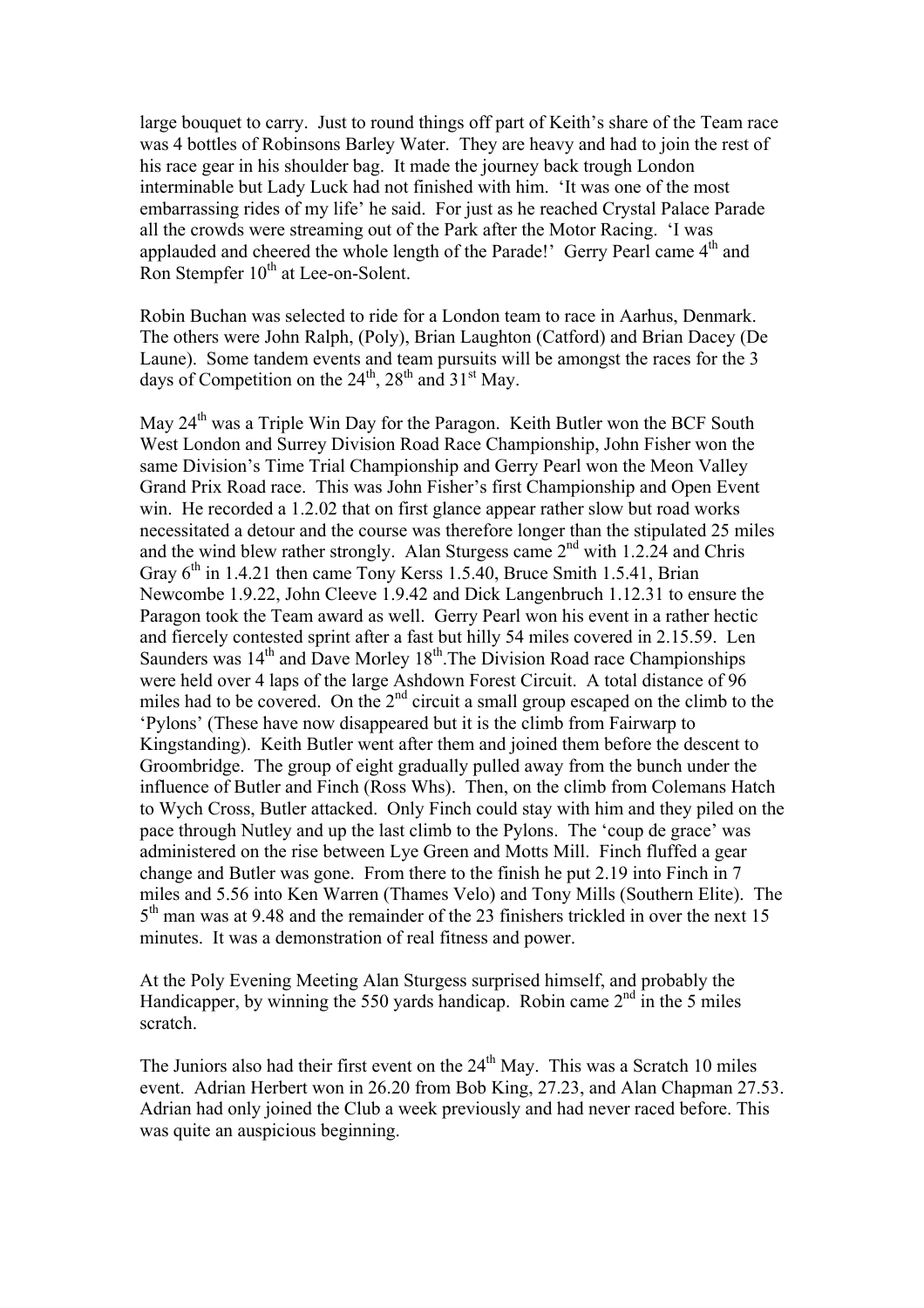The Polo team(s) keeps playing and in the South Western League the Paragon beat Aces  $7 - 2$ . In the National League (North) the Paragon A Team beat Solihull  $6 - 3$ and in the return match at Solihull won again 5 –4. In the English Cup (Round Two) the Paragon beat Norland 12 –1 and in the Croydon Summer League they beat Aces 12 –2 with Reg Wilson scoring 10 of them.

Four Paragon riders only contested the Walter Moon '50' on May 31<sup>st</sup>. Tony Kerss was fastest with a 2.10.11. John Cleeve made  $2^{nd}$  best time with a 2.14.45, Harry Patmore 2.19.10 and Dick Langenbruch 2.31.17 after 'blowing-up' but finishing for the Team. We are glad he did for on Handicap times they had done a sufficiently fast time to take first team. John Cleeve was  $2<sup>nd</sup>$  on handicap with a 1.54.55; Harry Patmore was on 1.58.40, Tony Kerss 2.3.41 and Dick Langenbruch on 2.10.17. Four riders went up to ride the National Championship '25'. It was a much faster day and course than last year. Keith Butler came in with a 58.35 for 35<sup>th</sup> place! Alan Sturgess improved a few seconds to 59.10 and John Fisher did a 59.21. Chris Gray finished in 1.1.41. The Team time of 2.57.06 would have won the Championship last year but in 1959 they were well down! Four men went west to the Middlesex Clarion '25'. Bruce Smith clocked 1.1.28, Les Black 1.1.33, Wally Happy 1.2.10 and Len Saunders 1.2.50. Dave Wood came  $2<sup>nd</sup>$  in the 5 miles scratch at the Monday Competition.

We had a team in the Oxonian '50' but a super fast ride for Keith Butler was wrecked as he punctured after 10 miles and his spare developed a slow that required stops to re-inflate so he was rather disappointed with his 2.6.41. Chris Gray beat John Fisher with 2.8.28 and 2.8.37 respectively. On the same day Robin Buchan was unplaced in the Romford '25' with a 59.11 but Bruce Smith improved by 17 seconds with a 1.1.11. Tony Kerss also finished with a 1.1.28. Harry Patmore did his fastest '25' since the War in the VTTA '25' when he clocked a1.7.17. John Cleeve rode the Surrey RCC '25' and finished in 1.9.40.

At the Poly Saturday meeting Robin Buchan finished  $3<sup>rd</sup>$  in the Invitation 10 miles Scratch race. Chris Gray came  $2<sup>nd</sup>$  in the BCF SW London & Surrey 5 miles grass Championship at the Hawker Meeting in Kingston.

On Wednesday  $10^{th}$  June Keith Butler won the Army 50 miles Championship on the West Meon – Farnham course with a 2.2.20. In the evening at Herne Hill the Paragon were beaten by the Poly in a League match by  $13 - 15$ .

Chris Gray won a camera at the East Sussex Police Sports for the lap prize in the 5 miles scratch but would not tell anyone where it was held! Len Saunders finished 3<sup>rd</sup> in the 10 miles scratch at the Monday Competition meeting on the  $15<sup>th</sup>$  June. John Fisher qualified for the  $2<sup>nd</sup>$  round of the London Region Individual Pursuit.

Twenty-four riders sent in their forms for the Purley to Brighton and twenty-two of them faced the starter. Those that started were rewarded with a tail wind and very rapid times were recorded. John Fisher took pride of place with a Record time of 1.30.28 (nearly 27 mph) taking 3 minutes of Keith Butler's old record. Len Saunders came  $2<sup>nd</sup>$  in 1.32.52 that admittedly was 2' slower than John but it was 14.23 faster than his winning ride in 1958. Alan Bristow was  $3<sup>rd</sup>$  in 1.34.12 holding off Alan Sturgess by 15". S Hamblen took the handicap with a 16' allowance to get a nett 1.20.48. The Handicapping Committee had given evergreen Fred Sams an extremely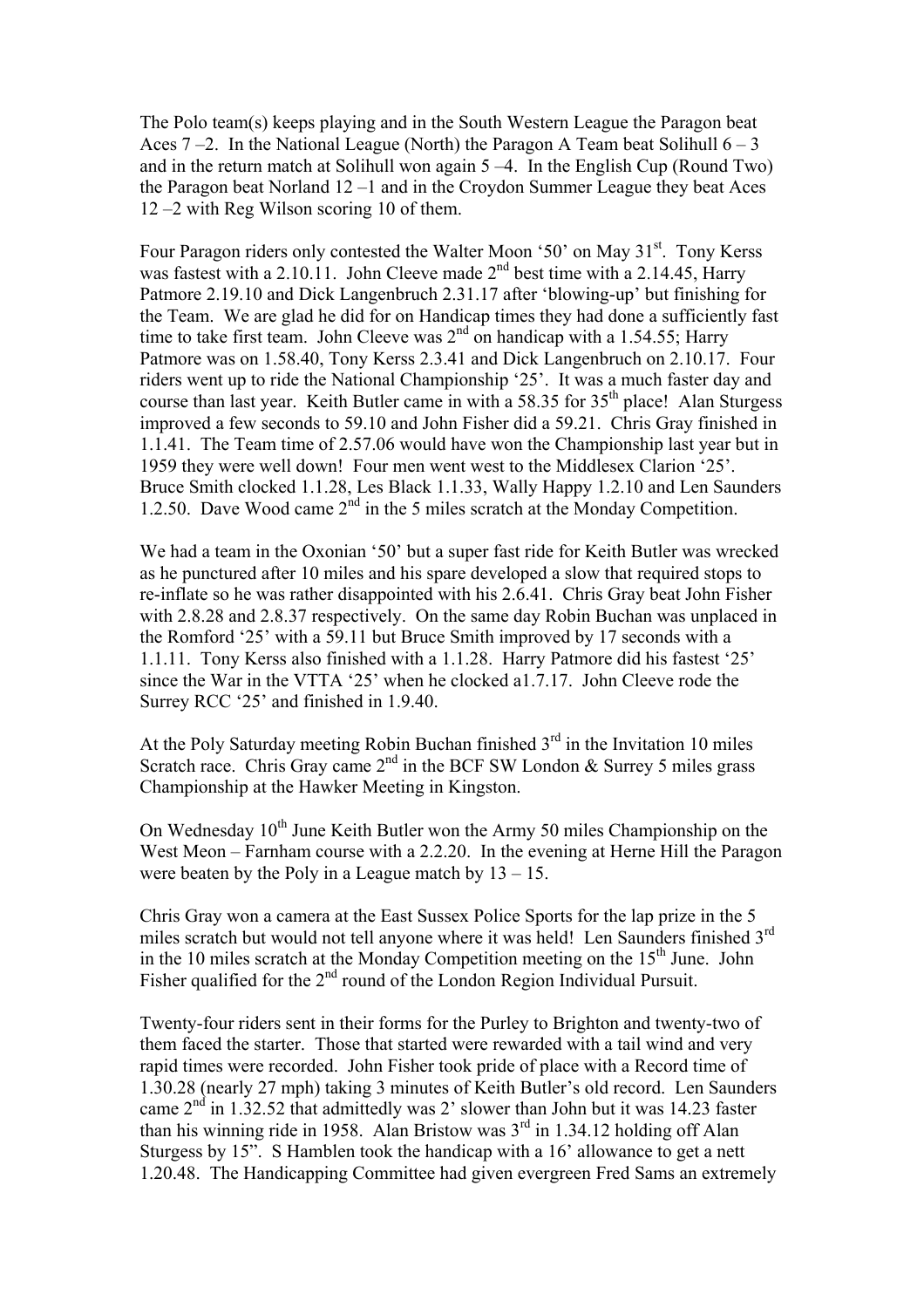charitable 25' so with his 1.46.46 he collected  $2<sup>nd</sup>$  prize on handicap and Mark Fisher came 3rd with 1.22.45 just beating Adrian Herbert by 2". Bruce Smith recorded a 1.2.51 and Chris Gray a 1.4.06 in the Prestonville Nomads '25' on the Lancing course.

The Paragon B Team beat Croydon Aces B by 10 –2 to go into the Final of the Surrey Cup. There is a possibility that they will meet the A Team! The A Team have beaten Clarencourt 13 –7 but lost to Croydon Aces 2 - 9 in the South Western League, lost to Solihull  $1 - 5$  and Palace  $3 - 7$  in the National League (north) and lost to Crystal Palace in the Croydon Summer League  $6-1$ . The B Team lost to Aces  $3-7$  in the Croydon Summer League and 4 –14 in the National League (South).

At the De Laune Meeting Robin Buchan and John Fisher were  $1<sup>st</sup>$  and  $3<sup>rd</sup>$  in the 12 laps Invitation Pursuit. Robin was  $2<sup>nd</sup>$  in the 10 miles Scratch and the Paragon Team won their match against the Clarence, Kentish Whs and Poly.

On the 21st June the Club had four riders accepted for the National Championship '50' promoted by the Walsall Roads. Mick Ward (Haverhill) was the favourite and he rode as one. At 12½ miles he led the field in 27.41. Robin Buchan was at 50", Keith Butler at 1.02, John Fisher at 1.34 and Chris Gray 2.54. Ward extended his lead so by 25 miles he went through in 55.43. Robin was now 1.36 behind, Keith 2.03, John 3.04 and Chris 5.40. At  $37\frac{1}{2}$  miles Ward took 1.26.58 with Robin at 2.32 in 14<sup>th</sup> place, Keith at 4.0, John at 5.05 and Chris 9.30. The last 12½ miles were back down the old A5 straight into the wind. Even Mick Ward took 30.24 to cover these miles to finish with 1.57.22. Others took somewhat longer. Those, like Keith, who had ridden the Manx International on the Friday, were in a sorry state along this section. Robin took 33.57 to finish in  $25<sup>th</sup>$  place with a 2.3.27. John Fisher took 34.15 to finish in 2.6.18 for  $54<sup>th</sup>$  place. All eyes were now for Keith because with a short 2.1.0, well within his capabilities the Paragon could win the Team race. Unfortunately his Manx exertions proved fatal and it took Keith some 33.39 to complete the last leg and he finished with a 2.4.37 for a disappointing  $34<sup>th</sup>$  place. The Paragon was  $3<sup>rd</sup>$  in the Team race behind the  $34<sup>th</sup>$  Nomads. Chris Gray finished in 2.16.17 for 100<sup>th</sup> place.

In an Inter-Club Italian Pursuit competition our team of Wally Happy, Gerry Edmunds, Robin Buchan and Alan Sturgess produced the fastest time of the evening with a 2.9.0 and beat the Poly in the Final. They also won the League match.

Robin Buchan paired with John Ralph (Poly) came 2<sup>nd</sup> in the National Tandem Sprint Championship at Manchester (Fallowfield). Robin also rode in the Classic 10 miles Muratti Gold Cup race and finished in  $3<sup>rd</sup>$  place.

The Team Pursuit squad were fastest qualifiers in the London Region Championship with a 5.6.3 ride. The team on this occasion was Wally Happy, John Fisher, Chris Gray and Alan Sturgess). Dave Wood came  $3<sup>rd</sup>$  in the 440 yards handicap at the Royal Ordnance Factories Sports.

John Fisher went down to Somerset for the Clevedon '25' and finished  $2<sup>nd</sup>$  with a 59.44. Alan Bristow clocked 1.6.20. Then on  $5<sup>th</sup>$  July John tried his hand at long distance racing when he entered the South Ruislip '100'. An excellent 4.32.25 was the result. Seven Paragon riders rode the Kingston '25' on the Portsmouth Road with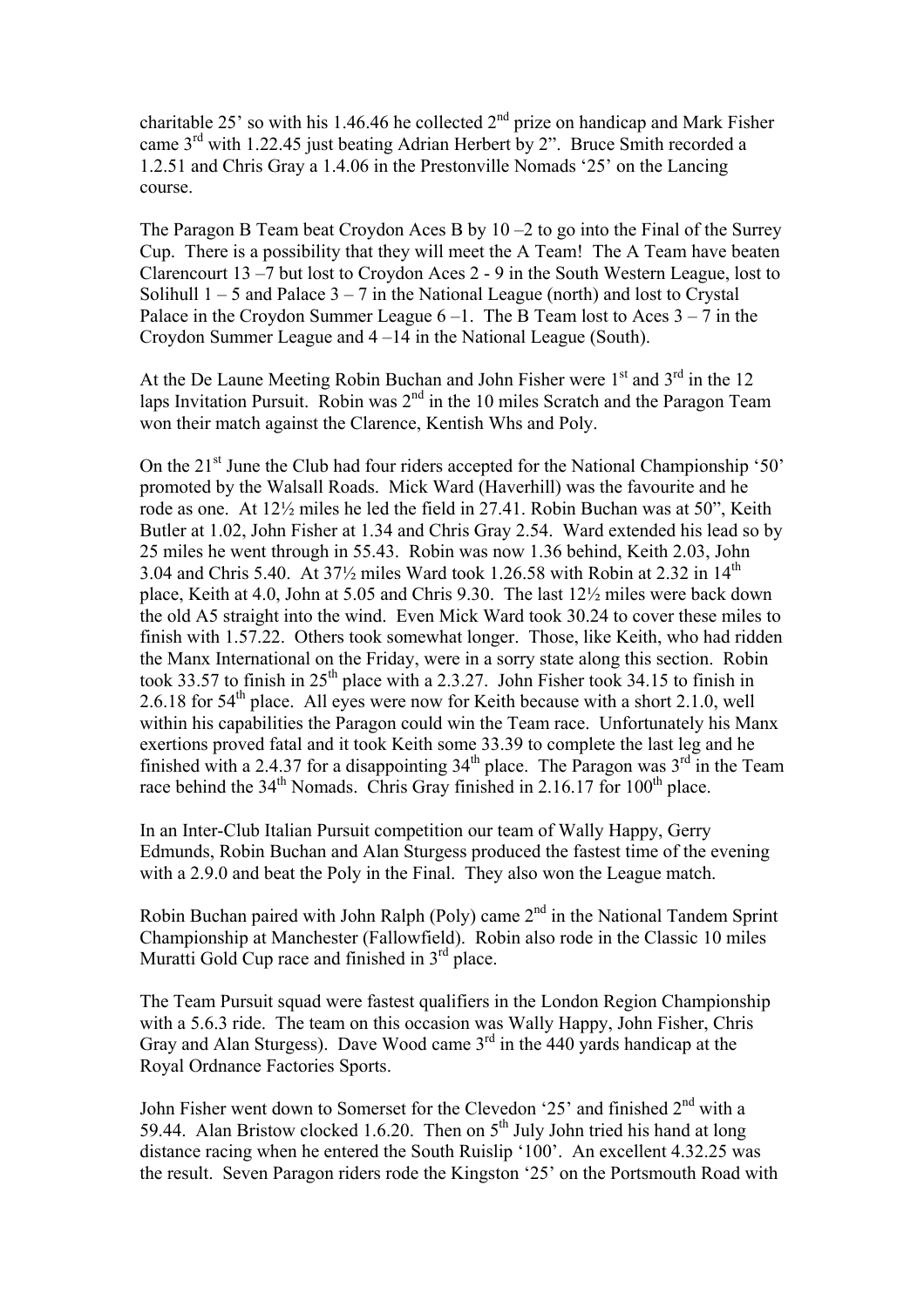Robin Buchan tying for 3rd place with a 59.42. Les Black finished with 1.2.16, Bruce Smith 1.2.26, Chris Gray 1.2.37, Len Saunders 1.3.52, Brian Newcombe 1.4.14 and Tony Kerss 1.5.23. Wally Happy did a 59.42 in the Bournemouth Jubilee '25' but missed his start time and reported some 2½ minutes late so is down on the results as a 1.2.12. Harry Patmore continues to improve his 1940 times with a 1.6.04 on the Cherry Tree course in the Bec Veterans '25'. Robin Buchan and Keith Butler rode the National Championship road race on a flat course south of Solihull. The course did not suit their style of racing. Robin retired but Keith finished about  $18<sup>th</sup>$  in a mass sprint.

The Club Evening Meeting started a little behind schedule, as the Programmes did not arrive on time. However the racing was excellent. The London Region Sprint Championship was won by Dave Handley (Poly) from John Ralph (Poly) with Laurie Norman (Dulwich Paragon) a surprise 3<sup>rd</sup>. Dave Handley, Mike Gambrill (Clarence) and Robin Buchan teamed up for the 10 miles Madison and made it look easy.

Alan Sturgess won the AEU Cup for the 550 yards Sprint holding off Gerry Edmunds and Robin Buchan in a close tussle down the home straight. In the 550 yards Handicap limit man Len Thompson made the most of his advantage with fast finishing Alan Sturgess and Keith Butler just not catching him to collect the FA Burton Cup. John Fisher and Keith Butler took off in the 5 miles eventually lapping the others. In the dual for the Points John Fisher came out on top to take the George Colget Cup but he could not hold Keith in the sprint for the Ravensbourne Cup. Alan Sturgess came out of the ruck to finish  $3<sup>rd</sup>$ .

At the SCCU Meeting Len Thompson won the Mansfield Novices Shield for the Sprint and Keith Butler won the lap prize in the Roadman's 25 miles event.

Late Starts seem to be in fashion as Alan Sturgess recorded a 1.21.57 in the De Laune '25' instead of the 1.1.57 he actually took to ride the course and John Cleeve should have improved to a 1.7.04 but for a 30" late start. John Fisher was on time in Alan's race and came in with a 1.0.31 whilst Brian Newcombe accompanied John Cleeve with a 1.6.10 in the Grover Manor event. Gerry Pearl came  $2<sup>nd</sup>$  at Lee-on-Solent in a 50 miles race and is closing on Keith Butler for the Masses Start Championship.

John Fisher ventured into the long-distance time trial world when he entered the SCCU '100' and Goss Green Cup event on the  $14<sup>th</sup>$  July. However class will always tell and he romped home in  $4.29.53$  to win our race and come  $4<sup>th</sup>$  in the SCCU event with Phil Griffin  $2^{nd}$ , 4.36.02, and Wally Happy  $3^{rd}$  in 4.36.56. Phil took both Open and Club handicap awards with ease winning by 11' in 4.13.02 from John Vallack, 4.24.43, and Pete Wall 4.26.37. As Phil rode the old school bike he also uses for cyclo-cross events this was a remarkable achievement but proves the point that it is the man not the machine that counts. He also took the Bill Saggers prize for the best ride by a Novice at 100 miles. John Cleeve finished his first '100' in 4.47.28. Dave Wood came 2<sup>nd</sup> in the Unknown Distance race at the Borough of Bexley Sports. Alan Sturgess was  $9<sup>th</sup>$  and Robin Buchan  $19<sup>th</sup>$  in the Epsom road race on the Ashdown Forest circuit over 73 miles.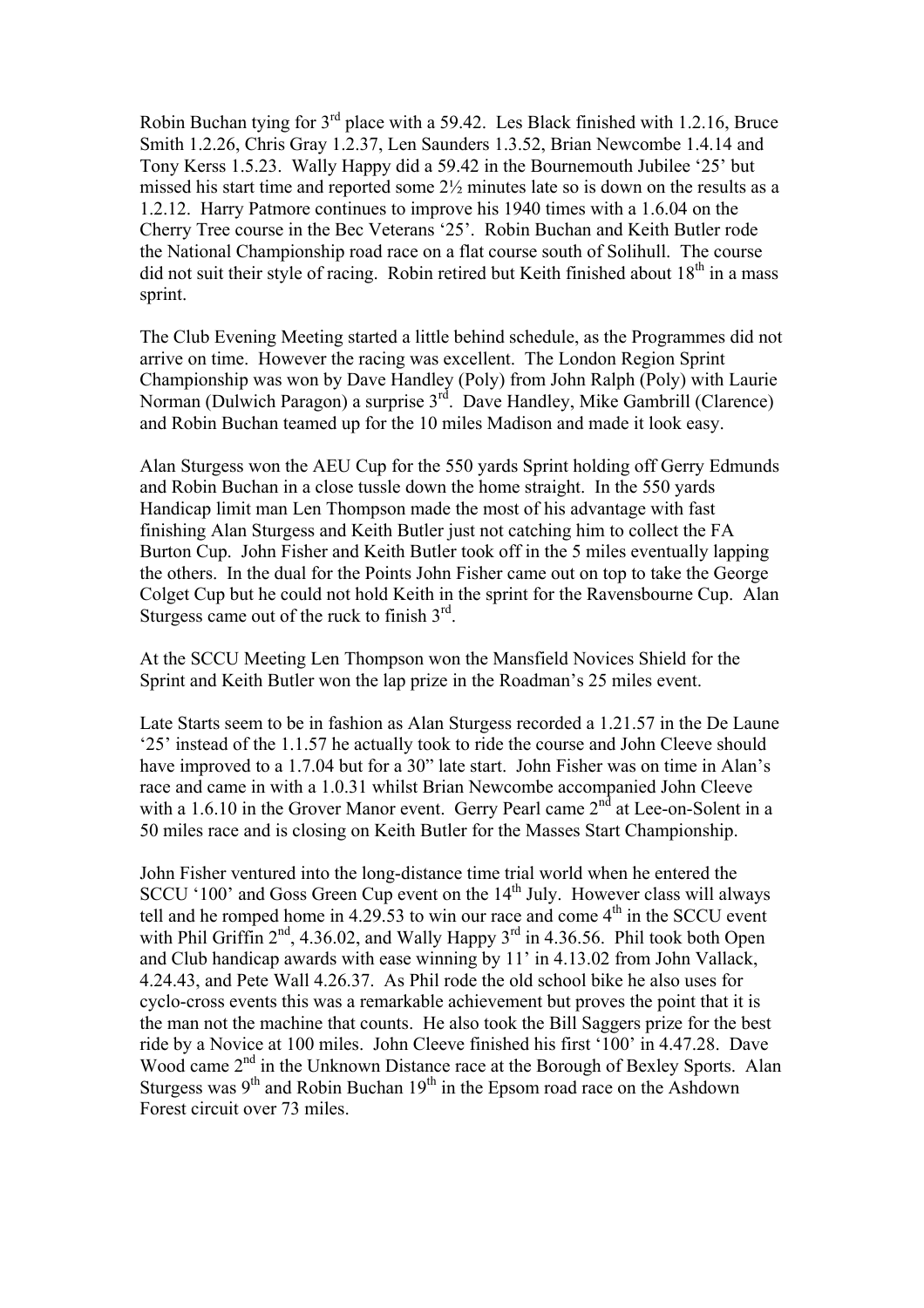Competing on the Rollers at Southampton Bruce Smith and Dave Woods collected four placings between them. In the 2 miles Pursuit Bruce was  $2<sup>nd</sup>$  and Dave  $3<sup>rd</sup>$ . In the 660 yards Handicap Bruce was  $2<sup>nd</sup>$  and in the 660 yards scratch Dave was  $3<sup>rd</sup>$ .

Alan Sturgess and Robin Buchan went to Manchester on the  $25<sup>th</sup>$  July to ride the National 4000m Individual Pursuit. Alan recorded 5.21.5 and Robin 5.24.8 but neither reached the quarter-finals. In the 10 miles scratch Robin salvaged some selfrespect by coming  $2<sup>nd</sup>$ .

Seventeen riders went down to the Portsmouth Road on the  $26<sup>th</sup>$  July for the Club '25'. On a not too fast a morning Wally Happy came out on top with a 1.2.15, Les Black came  $2<sup>nd</sup>$  in 1.2.34, Tony Kerss  $3<sup>rd</sup>$  in 1.2.58 and Chris Gray  $4<sup>th</sup>$  in 1.2.59. The Handicap was also very close. John McNee after deducting his  $5.30$  came 1<sup>st</sup> with 59.58. Phil Griffin was  $2<sup>nd</sup>$  in 1.0.00, John Vallack  $3<sup>rd</sup>$  in 1.0.12 and Pete Wall  $4<sup>th</sup>$  in 1.0.46. There were another seven riders in the next minute! In the Croydon Summer League the A Team were back to strength and hammered Aces B Team 16 –2 with Bob Reddin scoring 10 times and  $12 - 1$  in the return match. Then they beat Crystal Palace  $7-6$ . In the South Western League they beat Clarencourt  $6-2$ . The B Team lost to Aces B 4 –5 but won the return match 6 - 4 in the Summer League but beat Aces A 6 –5. They also beat Norland 6 - 5 in the National League (South). The Team also went up North for the Albert Lusty Memorial Tournament but the sweltering heat coupled with the travelling meant that by the time they played the preliminary matches and reached the Final, against Solihull, they had run out of get-up-and go. The Solihull gave them no mercy and the lads went down 15 –4. They also lost to Solihull in the Semi-finals of the English Cup 5 –2 after a very close fought match. John Fisher rode the Belle Vue '50' in 2.8.59. Alan Bristow finished the Cambridgeshire '50' in 2.16.41 and Robin Buchan clocked a 59.57 in the Bolton Clarion '25'.

Alan Sturgess finished  $2<sup>nd</sup>$  in the 1 lap scratch at the Sydenham Meeting. John Barclay came  $3<sup>rd</sup>$  in the 440 yards handicap and Wally Happy took the laps prize in the 5 miles scratch at the Borough of Bexley Meeting.

The Open '50' was held on the 2<sup>nd</sup> August and Robin Buchan had his revenge on Keith Butler for 1958. He went through the 25 miles point in 1.1.25 just 11" faster than Keith and then increased his lead in the second half of the race. He won in 2.2.34 but he had beaten Keith Butler into  $2<sup>nd</sup>$  place by 29". A young Dave Bonner, starting from #12 on the card came  $3<sup>rd</sup>$  with a 2.5.18. Other Paragon times were Tony Kerss 2.8.17, Harry Patmore 2.20.10, John Cleeve 2.20.22 and Alan Bristow 2.24.31 after a puncture. Nevertheless the Paragon won the Team race. Chris Gray got 'under' for the first time in 1959 with a 59.55 in the Crest '25'.Alan Sturgess did 1.0.08 and Bruce Smith 1.0.26. Gerry Pearl finished  $9<sup>th</sup>$  in the Salisbury 55 miles road race.

Dave Woods became our  $3^{rd}$  area Champion went he took the BCF SW London  $\&$ Surrey 440 Grass title with John Barclay in  $2<sup>nd</sup>$  place. Dave also won the 880 yards handicap. Down at Portsmouth Alan Sturgess and Robin Buchan won the Tandem Sprint and the 10 minutes Pursuit. In the solo events Robin won the 660 yards handicap with Alan in  $3<sup>rd</sup>$  spot. Alan then came  $2<sup>nd</sup>$  in the 440 yards handicap and to finish off the day John Fisher came 3<sup>rd</sup> in the 5 miles Scratch.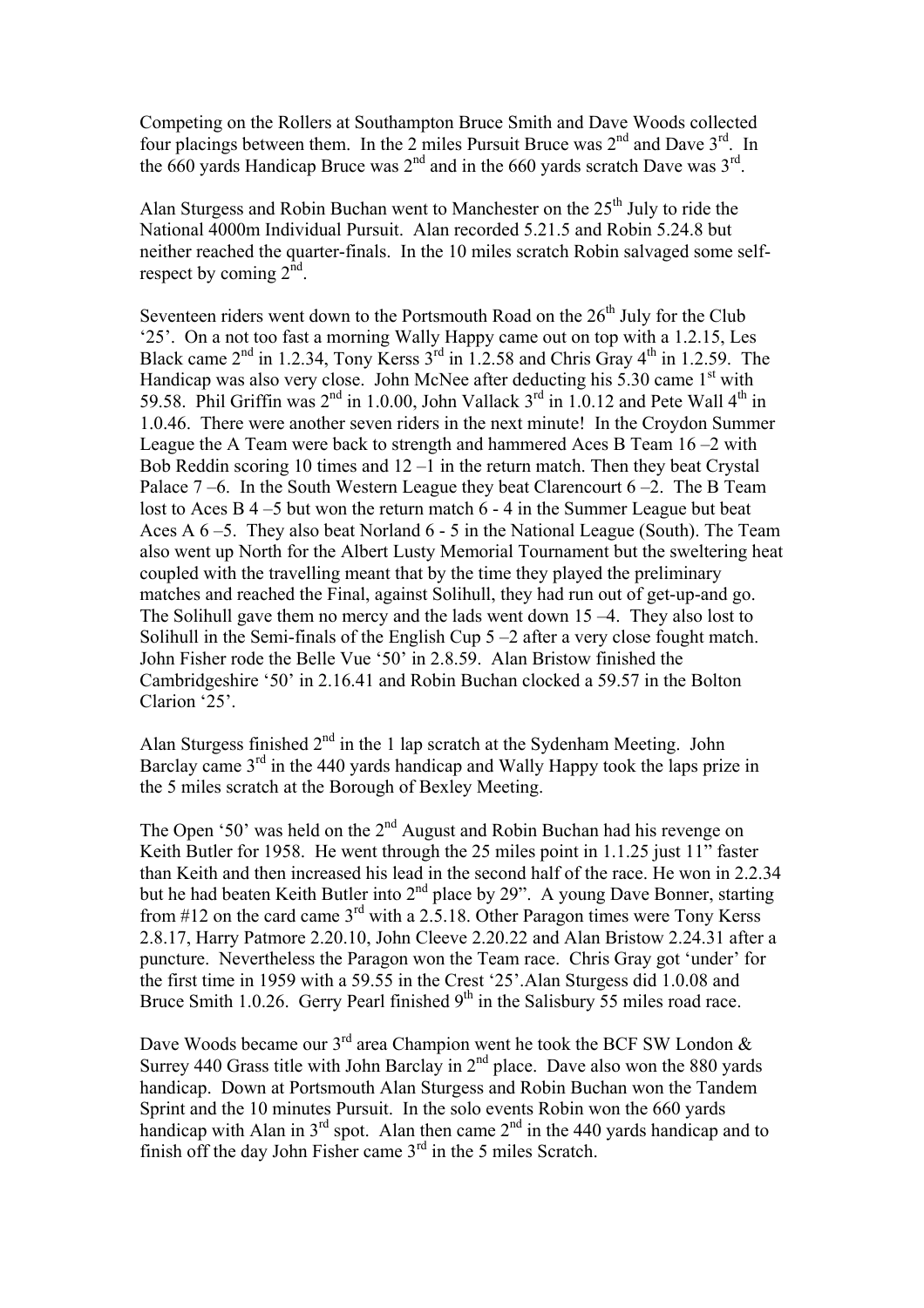Wally Happy improved his best '25' by 3.17 to a 56.26 in the Army Eastern Command event. This was an Army record. Keith Butler held the old record with a 57.11 so we kept it in the family. Wally's time actually beat Robin Buchan's Club Record but could not be counted because it was not done in an Open event. Neither was Wally riding in the name of the Club. Alan Sturgess was  $3<sup>rd</sup>$  in the 440 yards handicap at the Poly Meeting and by coming  $2<sup>nd</sup>$  in the League Match won the London Cycle Racing League Championship from the Poly with De Laune in 3rd place.

Dave Woods finished  $3<sup>rd</sup>$  in the North Midds & Herts 440 Championship and  $3<sup>rd</sup>$  in the 550 yards handicap. Chris Gray took the lap prize in the 5 miles scratch.

On August  $9<sup>th</sup>$  Robin Buchan took  $4<sup>th</sup>$  place in the Leyton CRC '25' with a 57.45. Alan Sturgess produced his fastest time ever with a 58.37 and with Wally Happy recording a 1.0.07 the Paragon won the Team race. Bruce Smith also produced a personal best with a 1.0.17 on the Cherry Tree course. Chris Gray finished in 1.0.26, Tony Kerss 1.0.34, Len Saunders 1.3.22 and Brian Newcombe 1.4.02. John Cleeve improved his 12 hours distance with 235 miles in the South Eastern event whilst Harry Patmore completed the VTTA London '100' in 4.55.30.Phil Griffin rode his first Open 25 miles time trial (after riding the SCCU '100'!). In the Oval event he finished in  $12^{th}$  place with a1.5.01.

On August 12<sup>th</sup> Wally Happy had a crack at Frank Southall's 1 hour tandem paced record but failed by just 749 yards covering 31 miles 708 yards in the hour. He intends to have another go at a later date. In the following race Meeting Alan Sturgess was  $2<sup>nd</sup>$  in the 550 yards handicap and then teamed with Robin Buchan they came 3<sup>rd</sup> in the Madison Pursuit. The Paragon are also in the Finals of the North Midds & Herts Team Pursuit Championship. In the Club Pursuit Championship Semi-Final round Robin Buchan beat Chris Gray and Alan Sturgess beat John Fisher.

 Vin Callanan was on hand in Pangbourne Lane when Keith Butler broke his 9-yearold 100 miles Record in the Westerley event. Keith finished in  $5<sup>th</sup>$  place with a 4.16.31 taking 1.35 from Vin's record. Nearer home the Paragon collected another Team race in the Farnborough '25'. Robin Buchan was  $2<sup>nd</sup>$  in 57.36, Alan Sturgess  $6<sup>th</sup>$  in 58.48, Tony Kerss 1.1.41 and Bruce Smith 1.2.18. Another eight riders took part in the SCCU '50' on the same morning. Chris Gray was  $6<sup>th</sup>$  in the event with a 2.5.56, and then came Les Black 2.9.18, Phil Griffin 2.10.23 (his first '50'), John Fisher 2.12.03, Harry Patmore 2.17.16, John Cleeve 2.17.47, Brian Newcombe 2.23.46 and Pete Wall 2.23.57. The Addiscombe won the Team race beating our lads by some 4 minutes. In the Croydon Summer League the A Team beat the B Team by 11 to 1 and the one B Team goal was an own goal by the A Team. So very generous are these lads! The Croydon Advertiser reports that the Track men have had 25 placing in the first 3 from mid July to Mid August and has won the London Cycle Racing League.

At the Redmon Meeting Alan Sturgess won the 550 yards handicap then came  $4<sup>th</sup>$  in the 10 miles Points Race. In this event Robin Buchan came 3<sup>rd</sup>.

Robin Buchan led the winning team in the Aylesbury '25' with a 58.7. John Fisher was our next rider with 59.57, Bruce Smith improved to a 1.0.05, Alan Sturgess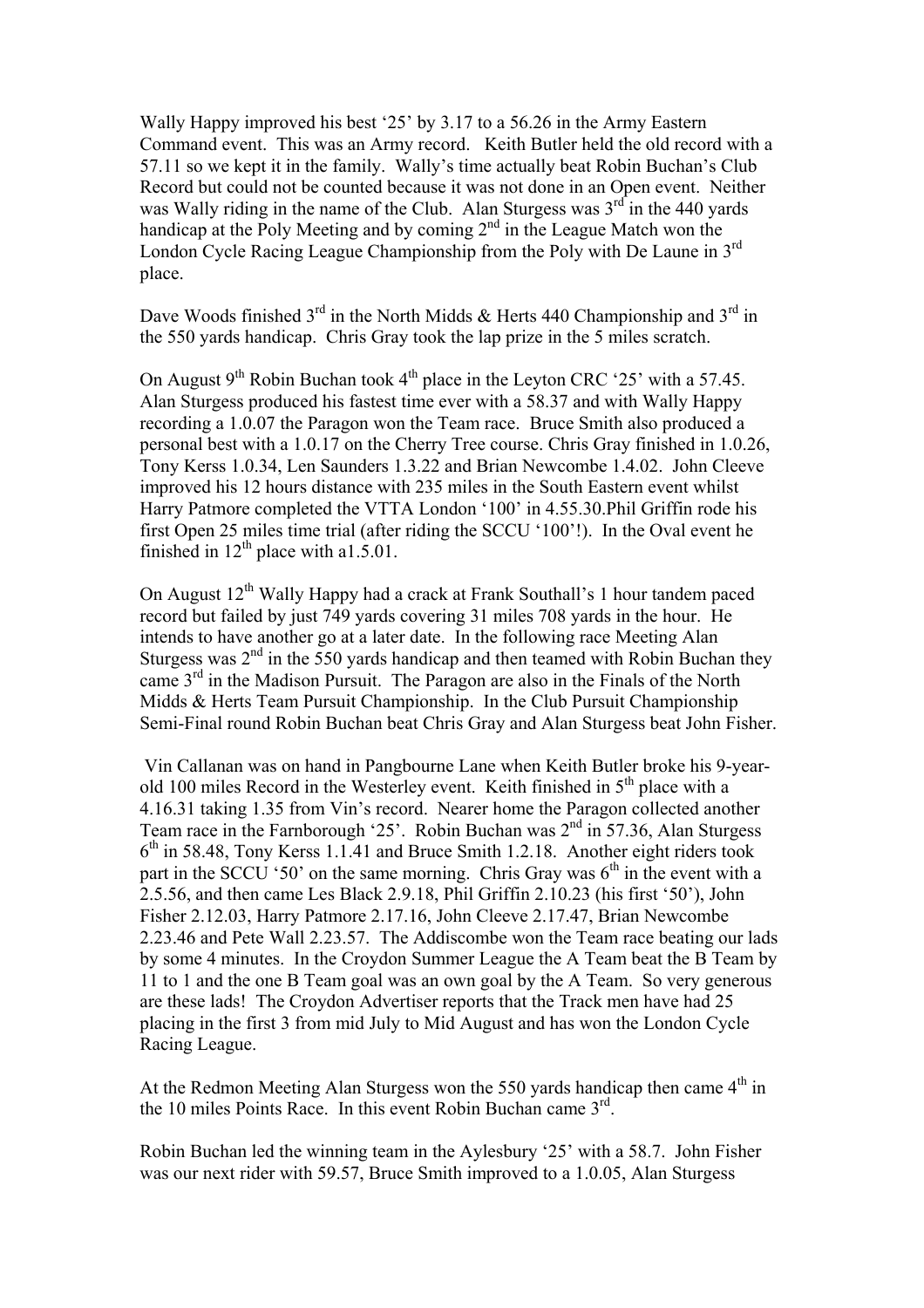1.0.22, Chris Gray 1.1.11 and Tony Kerss 1.1.38. In the SCCU 2<sup>nd</sup> Class '50' Harry Patmore clocked 2.18.29 and Pete Wall 2.23.30.

Dave Woods won the 1 mile handicap at the Sussex Police Sports and came 3<sup>rd</sup> in the 880 yards handicap.

The Rotherham Cup on the  $30<sup>th</sup>$  August was poorly supported in that only four riders entered and only two finished. Pete Wall, 218.72, beating Harry Patmore, 213.68. In fairness it should be added that it was Pete Wall's best ride at the distance. Robin Buchan won the  $29^{th}$  Whs '25' in 58.08. Len Saunders covered the distance in 1.1.30 and Brian Newcombe 1.6.10. On the Southend Road the Becontree Whs had their '25' and we just missed the team prize. John Fisher came in with a 1.1.10, Tony Kerss 1.2.20 and Wally Happy 1.2.30. It was a hard morning in Essex that accounts for the comparatively slow times. At the Invitation Velo Sacchi Meeting Robin Buchan, Alan Sturgess and Keith Butler each won a £3 lap prime then in the 2 miles Scratch Alan Sturgess took off with  $1\frac{1}{2}$  laps to go but was caught with 50 yards to go by Robin Buchan to give us a  $1 - 2$ . Alan Sturgess teamed up with Alan Rowe (De Laune) for the Madison and won some primes but the bulk of these went to Robin Buchan and Mike Gambrill (Clarence) who also won the race.

A junior '15 was held some time during the year but only attracted 2 riders. Adrian Herbert, 39.20, beating Laurie Parker, 39.55.

The Team Pursuit lads established a new track record at Welwyn when winning the North Midds & Herts Championship in 5.8.7 beating the Poly into  $2<sup>nd</sup>$  place. The team was Robin Buchan, John Fisher, Wally Happy and Chris Gray. Later in the Meeting in the 5 miles event all the primes were shared between messrs Fisher, Gray and Black. On the 13<sup>th</sup> September they beat the Poly again at Paddington to win the West London title just failing to catch their opponents. The team was Alan Sturgess, Wally Happy, Chris Gray and Les Black. In the London Region Championship they put out the Poly in the semi-finals in the fastest time done by any team this year of 4.56.1.

In the Club Individual Pursuit Robin Buchan beat Alan Sturgess by 3.3 seconds and broke Club Record with a 5.19.7. John Fisher beat Chris Gray in 5.26.5 for 3rd place. The Club Track Championship was a win for Alan Sturgess from Robin Buchan with Keith Butler and John Fisher tying for  $3<sup>rd</sup>$  place. In the 1000m time trial ride-off Keith, 1.16.2 beat John 1.17.3.

Keith Butler found a slot in his post-National Service activities to ride the Fryco Cup '50' and showed his form by winning very comfortably in the Pound Hill course record time of 2.4.13. Len Saunders was  $2<sup>nd</sup>$  in 2.11.17 and John Cleeve  $3<sup>rd</sup>$  in 2.17.10. Harry Patmore took the Handicap with a nett 2.3.53 from John Cleeve, 2.4.10, and Keith Butler, 2.4.13. Robin Buchan won the ECCA '25' with a 58.20 with John Fisher on 1.1.15. Alan Bristow went down to Exeter for the Efford Whs '25' and was rewarded with a personal best of 1.2.49. Alan Sturgess went down to Lee-on-Solent and shook up the field to win the 50 miles road race.

Keith Butler was selected to ride for England in the Tour of Scotland. This was supposed to be 3 by 100 miles stages it turned out to be a mere 380 miles! Suffering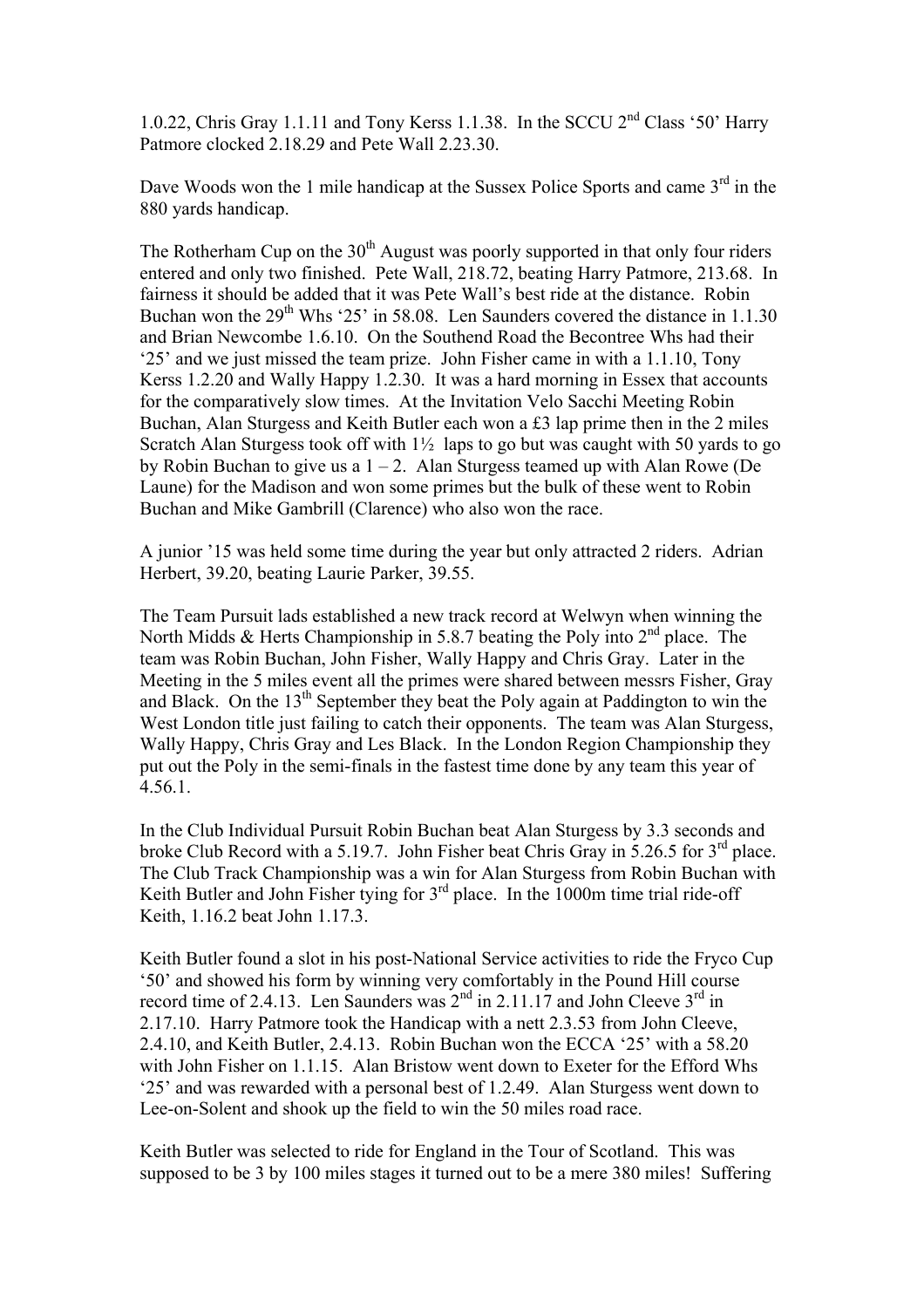with a summer cold Keith survived the hills, spills and rain on the Scottish Border country to finish in  $12<sup>th</sup>$  place. He lost time on the first and second stages to his teammates who were far more experienced but finish  $4<sup>th</sup>$  on Stage 3 into Glasgow.

At the Meeting of Champions Robin Buchan was selected to ride the All Star Omnium against Dave Bedwell, John Geddes, Denis Tarr, Ron Coe and Jim Hinds. In the Points race Robin was joint  $3<sup>rd</sup>$  and in the Devil-take-the-hindmost he was  $4<sup>th</sup>$ . His best ride was in the 20 laps Motor paced event. Robin took the lead from Bedwell at the half way point. He held this lead until a lap to go when Denis Tarr got past him but Robin held of Bedwell to come  $2^{nd}$ . In the Omnium Robin came  $3^{rd}$ . Alan Sturgess then had a crack at the national 1000m record but in the unfavourable conditions he failed but his 1.13.3 beat the existing Club Record for a morsel of consolation. The final event of the afternoon was the 10 miles Scratch in which we had Keith Butler. The field spilt in two early on with Keith in the wrong half but with some attacking riding he cross the gap. Once with the leaders Keith whipped up the pace so much so that it looked more of a team pursuit than a scratch race. On the last lap Keith mis-timed his effort but came through very fast to get  $3<sup>rd</sup>$  spot behind Bernard Pusey and Denis Tarr. Time for the race was 21.minutes 2.7 seconds.

John Fisher did his second fastest '25' when he came  $2<sup>nd</sup>$  in the Dartmoor RC '25' near Exeter on 13<sup>th</sup> September. He completed the course in 58.36; Alan Bristow did 1.3.19 and Bruce Smith 1.3.47. Robin Buchan did a 2.3.01 in the Viking '50' and Len Saunders a 2.8.30. Keith Butler reached the 25 miles point in just under the hour but punctured on the return and 'retired'. Harry Patmore did a 1.7.03 in the Anerley '25' whilst Pete Wall was on a 1.11.13 after stopping for a rest to unravel a chain.

We had eight finishers in the WLCA '25' on the Farnham course. Fastest of these was Keith Butler with a 1.0.04. John Fisher did 1.0.22, Alan Sturgess 1.0.45, Les Black 1.1.13 (a personal best), Len Saunders 1.1.55, Alan Bristow 1.3.21, Tony Kerss 1.3.41, Chris Gray 1.4.00 and Pete Wall 1.11.01. Les Black's effort also enabled him to collect  $3<sup>rd</sup>$  place on handicap.

In the George Brake Memorial Tournament we had three teams in action. (A, B and  $D$  – no C!) (Many uncomplimentary remarks come to mind on this.....!) All teams came through the first round but in Round 2 Team D were pitted against Team B and beat them. It should be added here that Ching Allin had turned out to play for the D team. In the Semi-finals the A Team beat Selhurst  $1 - 0$  and the D team went down 1 –2 against the run of play to Crystal Palace. (Read this as 'we wuz robbed'). In the Final the A Team of Charlie Watkins, Bob Reddin, Dave Bengerfield and Alec Bird hammered Crystal palace  $6 - 2$  with Alec scoring 2 and Charlie 4. A good hard fought match to finish of a really fine afternoon's Polo.

Six Juniors took part in a Handicap '10' on the  $27<sup>th</sup>$  September and three other club members rode time trials. Now the Club records show Laurie Parker as the winner by 10 seconds from Adrian Herbert (26.10 and 26.20) but the 'Blah' reports that Laurie Parker tied with Adrian Herbert. Both recorded 26.10 with Bob King  $3<sup>rd</sup>$  in 27.45. The Records say that Alan Carpenter won the handicap with a nett 25.35 by 5". Adrian Herbert was 2<sup>nd</sup> and Laurie Parker 3<sup>rd</sup> but the 'Blah' reports that Parker won the Handicap and brought teas for everyone later in the day. Who or what was the correct answer? On a sunny but bitterly cold morning John Fisher and Keith Butler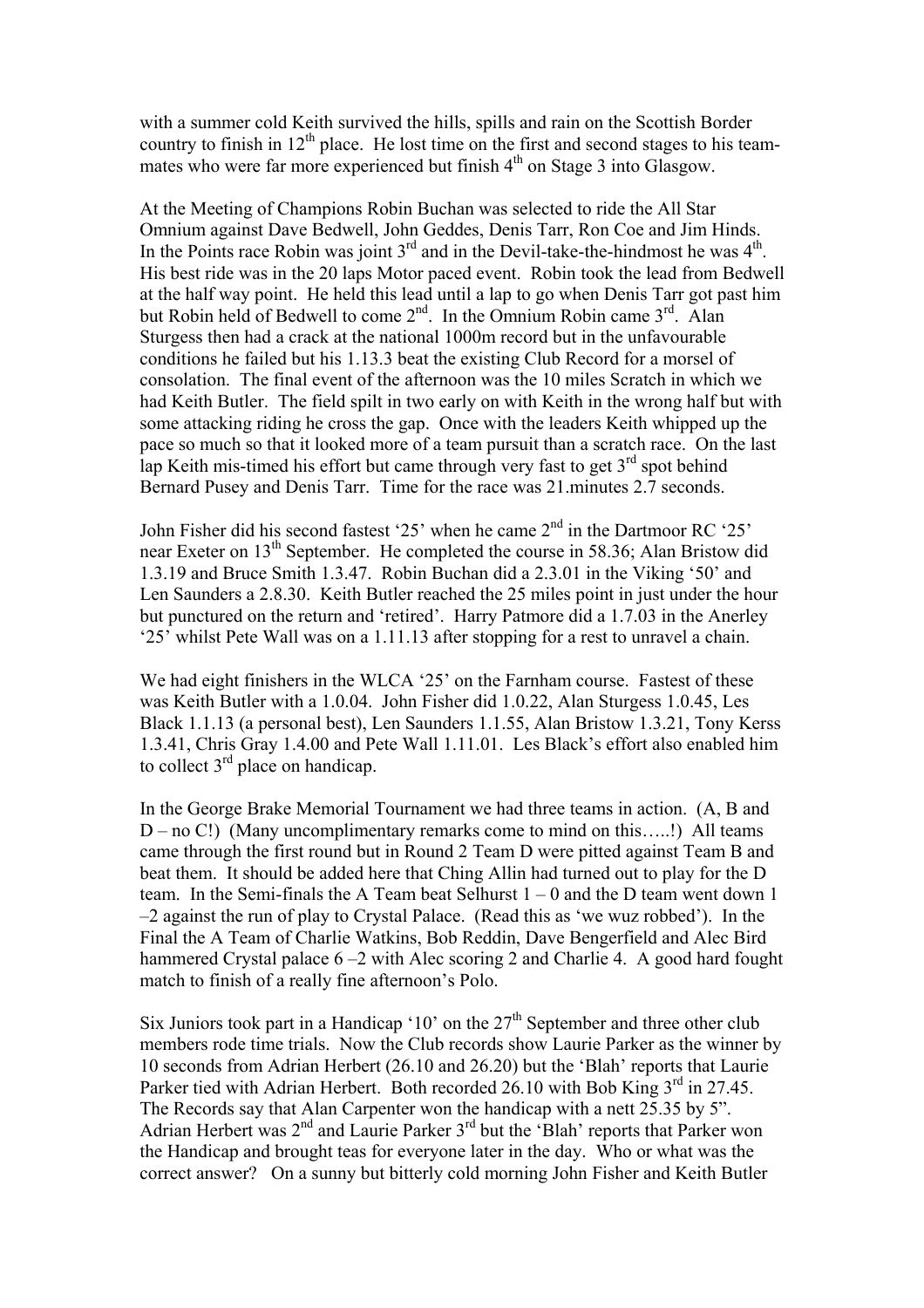rode the Epsom Tandem '30' on the Portsmouth Road. Starting at No.5 they went through the field well before the turn to finish many many minutes before the next pair in 1.3.51. This enabled them to win the race by a comfortable 2.13. A feature of the Finish was that as each pair cross the line the rear man sat up cupped his private parts in both hands and moaned in pain; it was so cold on the back of a tandem that morning. Alan Bristow rode the Hounslow '25' and improved yet again to 1.2.05 whilst Chris Gray finished in 1.2.21 and Len Saunders 1.3.36. A team rode the Redhill '50' and for the record Phil Griffin was our fastest in 2.11.22, Tony Kerss did 2.14.38 and Pete Wall 2.28.58.

Mayne Cup day was the  $4<sup>th</sup>$  October and it was not a good morning. Only 16 of the 20 entries started and only 13 reached the Finish. Keith Butler was fastest in 1.0.36 but Les Black was close with a personal best of 1.0.51. These two were well ahead of 3<sup>rd</sup> placed man Alan Bristow, 1.3.20. However Les had done enough to be Man of the Day by taking the Mayne Cup. It was another close-run thing. Les had a nett 59.21, Laurie Parker 59.29, John McNee 59.58 and John Vallack 1.0.25. Alan Sturgess rode the Comet '25' and finished  $5<sup>th</sup>$  with a 59.10.

Ten riders lightened their bikes at the bottom of Ranmore for the Club Hill Climb and, yet again, it was Les Black who got to the top in the shortest time for the third successive year. His 4.05 was 2" too god for John Fisher, 4.07, Phil Griffin, 4.17, and Keith Butler 4.19. It is interesting to note that whilst Keith won 'King of the Mountains' competitions and Hill Prizes in many National and International events he never won the Club Hill Climb. Alan Sturgess finished his season with a personal best in the Brentwood '25' but his 58.21 was only good enough for  $13<sup>th</sup>$  place!

On October 18<sup>th</sup> we had a team in the Catford Hill Climb. John Fisher climbed Yorks Hill in 2.13.6 (20<sup>th</sup>) and turned the tables on Les Black who could 'only' do a 2.17.6 (30<sup>th</sup>). Phil Griffin made up the team with a 2.20.0 for 40<sup>th</sup> place. The following week Les Black came 5<sup>th</sup> in the BCF SW London & Surrey Hill Climb with Phil Griffin in  $10^{th}$  place..

The A Team won the Croydon Summer League and the B Team won the Handicap section. Q.E.D. The Winter League has started with two losses by the B Team to Aces B  $4 - 8$  and the Novices C Team went down to Bendfield  $20 - 0$  (ouch!) Better news came in the Surrey Cup where both A and B Teams reached the Final. The skill and dash of the A Team cruelly showed the deficiencies of the B Team. The B Team were  $7 - 1$  down at half time and had to endure a Polo tutorial in the  $2<sup>nd</sup>$  half as the A Team went on to net 19 goals. Charlie Watkins got 10 of them whilst Bob Reddin, Alec Bird and Reg Wilson got a hat-trick apiece.

Mixed results were attained in November with the B Team losing to Selhurst  $2 - 5$ and Crystal Palace  $5 - 7$  but beating Aces A by  $7 - 6$ . The A team beat Bendfield by  $17 - 1$  with Bob Reddin scoring 10 goals. A team of Juniors played a friendly (!) against Woodberry B and just lost by  $9 - 10$ . and the C Team (novices) lost to Norland  $16 - 3$ .

Phil Griffin began his cyclo-cross season with a bit of a disappointment as he was given a time in the De Laune time trial event that put him in virtual last place. As he had caught and passed the race winner, Ken Fuller De Laune, he had some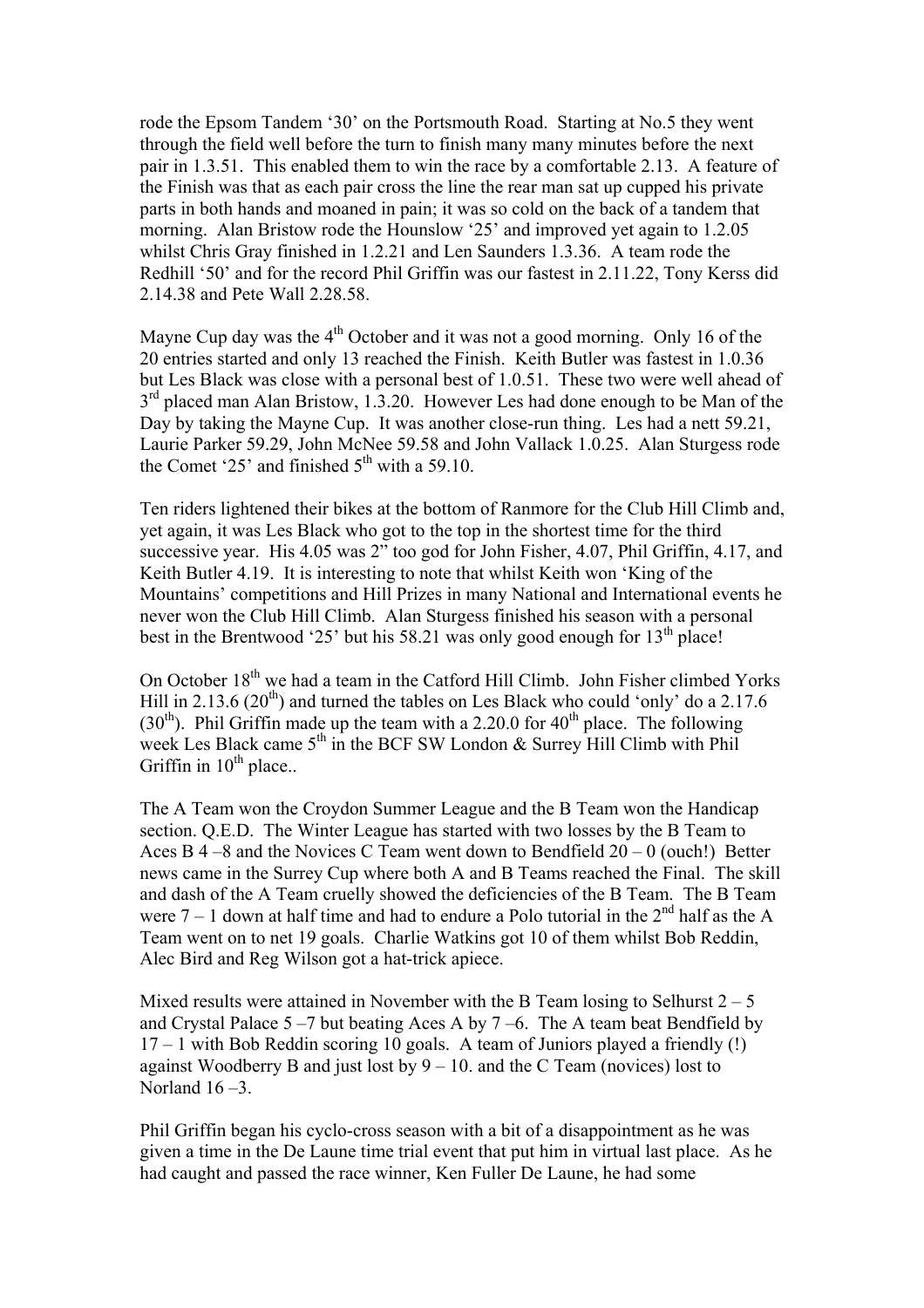justification in his complaint! To make up for this bit of bad luck he then came  $6<sup>th</sup>$  in the East Surrey cyclo-cross on the  $6<sup>th</sup>$  December. No bad one would think. However Phil found in the first 100 yards of the race that he had a loose top tube on the 'special' machine that he uses. (Read - 'old school bike'). Undeterred he continued the race with the aforementioned result. The man must be crazy! Chris Gray was not so lucky as he went of to hospital with concussion and facial abrasions. Later in the season he came 14<sup>th</sup> in the Chequers event at Chobham. In the Bagshot Scramble Phil broke his handlebars and was unable to finish. (This from a man who can race with a broken crossbar!)

The A Team beat Woodberry 20 –2 with Alec Bird scoring 13 of them and  $9 - 3$  in the return match then beat Crystal Palace  $8 - 2$ . The B Team have beaten Bendfield 8  $-7$  but lost to Selhurst  $6-13$ .

Laurie Parker won the Junior Championship with an average speed of 22.606 mph. Adrian Herbert was in  $2<sup>nd</sup>$  place with an average of 22.551 mph. It was rather close,

John Cleeve won the Open Road Time Trial Championship with 21.813 mph and personal best rides at all three distances, Harry Patmore came 2<sup>nd</sup> with 20.518 mph and Pete Wall was 3rd in 20.037 mph. The Massed Start Championship was a win for Keith Butler (19 pts) from Gerry Pearl (14 pts) and a tie between Alan Sturgess and Robin Buchan for  $3^{rd}$  place with 8 pts each.

|                | <b>Scratch Result</b> | $25$ h/c           |                | <b>Handicap Result</b> |         |         |
|----------------|-----------------------|--------------------|----------------|------------------------|---------|---------|
|                |                       | <b>Medium Gear</b> |                |                        |         |         |
| 5              | Entries               | 8.3.59             |                |                        |         |         |
| $\overline{5}$ | <b>Starters</b>       |                    |                |                        |         |         |
| $\overline{5}$ | Finishers             |                    |                |                        |         |         |
|                |                       |                    |                |                        |         |         |
| 1              | Wood D                | 1.06.40            | 1              | Wood D                 | 2.30    | 1.04.10 |
| $\overline{2}$ | Fisher WJ             | 1.07.09            | $\overline{2}$ | <b>Bristow AA</b>      | 3.00    | 1.04.59 |
| 3              | Gray C                | 1.07.39            | 3              | Patmore H              | 7.00    | 1.06.07 |
| 4              | <b>Bristow AA</b>     | 1.07.59            | 4              | Fisher WJ              | Scratch | 1.07.09 |
| 5              | Patmore H             | 1.13.07            | 5              | Gray C                 | 0.30    | 1.07.09 |
|                |                       |                    |                |                        |         |         |
|                | <b>Scratch Result</b> | 25 h/c             |                | <b>Handicap Result</b> |         |         |
|                |                       | Jim Fox Cup        |                |                        |         |         |
| 15             | <b>Entries</b>        | 5.4.59             |                |                        |         |         |
| 10             | <b>Starters</b>       |                    |                |                        |         |         |
| 10             | Finishers             |                    |                |                        |         |         |
|                |                       |                    |                |                        |         |         |
| 1              | <b>Buchan R</b>       | 1.00.32            | 1              | Smith B                | 4.15    | 1.00.05 |
| $\overline{2}$ | Saunders L            | 1.04.12            | $\overline{2}$ | Buchan R               | Scratch | 1.00.32 |
| $\overline{3}$ | Smith B               | 1.04.20            | 3              | Patmore H              | 10.00   | 1.00.48 |
| 4              | Wood D                | 1.06.03            | 4              | Newcombe B             | 6.00    | 1.01.45 |
| 5              | Edmunds G             | 1.06.42            | 5              | Wood D                 | 4.00    | 1.02.03 |
| 6              | <b>Bristow AA</b>     | 1.06.56            | 6              | Saunders L             | 2.00    | 1.02.12 |
| $\overline{7}$ | Fisher WJ             | 1.06.59            | $\overline{7}$ | Edmunds G              | 4.30    | 1.02.12 |
| 8              | Newcombe B            | 1.07.45            | 8              | <b>Bristow AA</b>      | 4.00    | 1.02.56 |
| 9              | Patmore H             | 1.10.48            | 9              | Hill A                 | 11.00   | 1.04.42 |
| 10             | Hill A                | 1.15.42            | 10             | Fisher WJ              | 1.00    | 1.05.57 |
|                |                       |                    |                |                        |         |         |

## **Club Time Trial Results**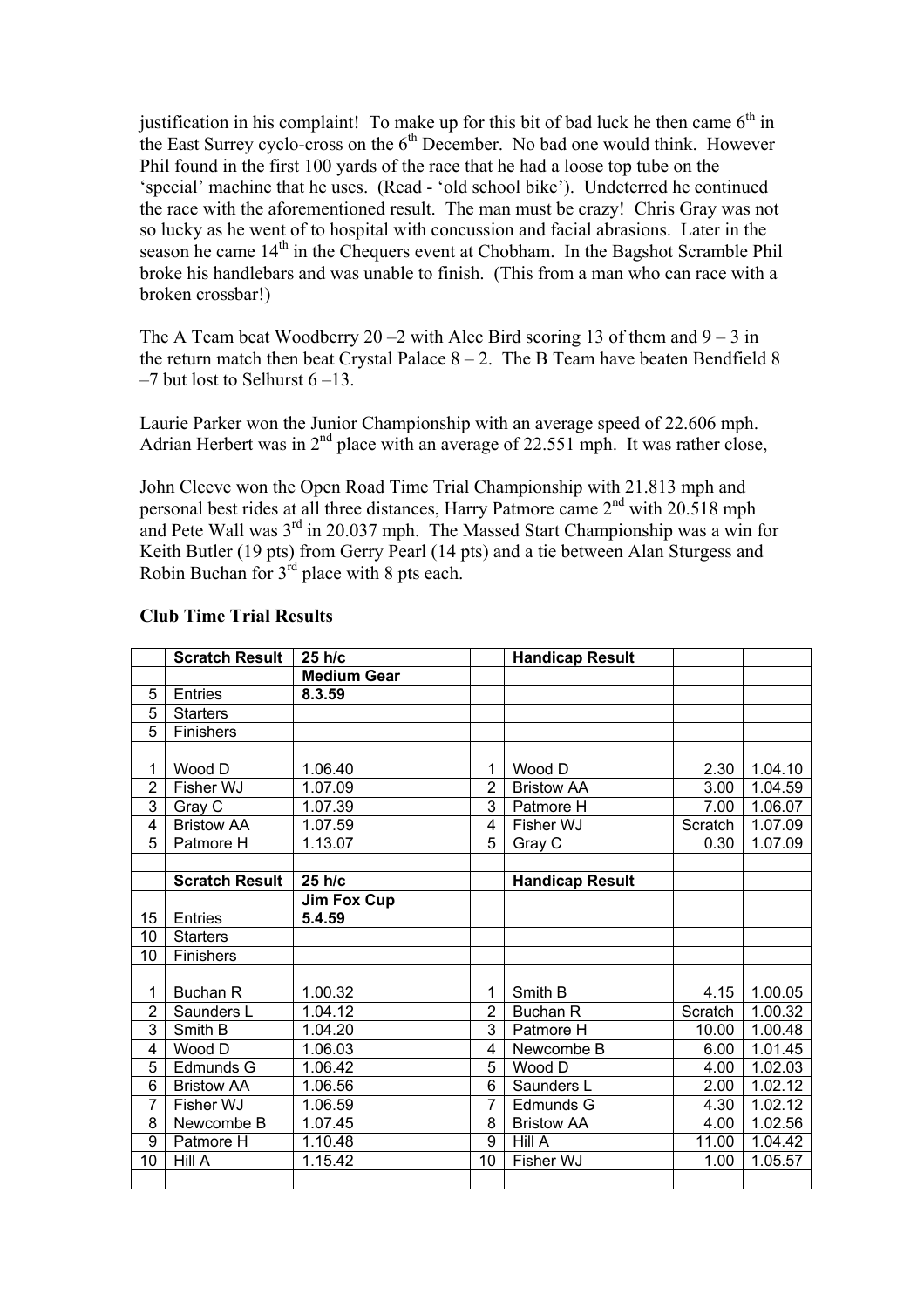|                | <b>Scratch Result</b> | 30 h/c                    |                 | <b>Handicap Result</b>    |         |                      |
|----------------|-----------------------|---------------------------|-----------------|---------------------------|---------|----------------------|
|                |                       | <b>Dave London Trophy</b> |                 |                           |         |                      |
| 13             | Entries               | 3.5.59                    |                 |                           |         |                      |
| 9              | <b>Starters</b>       |                           |                 |                           |         |                      |
| $\overline{9}$ | Finishers             |                           |                 |                           |         |                      |
|                |                       |                           |                 |                           |         |                      |
| 1              | Fisher WJ             | 1.13.38                   | 1               | Sturgess A                | 0.30    | 1.13.27              |
| $\overline{2}$ | Sturgess A            | 1.13.57                   | $\overline{2}$  | Cleeve J                  | 7.00    | 1.13.34              |
| 3              | Gray $\overline{C}$   | $\overline{1}$ .15.40     | $\overline{3}$  | Griffin P                 | 7.00    | 1.13.35              |
|                |                       |                           |                 |                           |         |                      |
| 4              | Saunders L            | 1.16.24                   | $\overline{4}$  | Fisher WJ                 | Scratch | 1.13.38              |
| $\overline{5}$ | Kerss AD              | 1.17.03                   | $\overline{5}$  | Saunders L                | 2.00    | 1.14.24              |
| $\overline{6}$ | Newcombe B            | 1.19.35                   | 6               | Newcombe B                | 5.00    | 1.14.35              |
| $\overline{7}$ | Cleeve J              | 1.20.34                   | $\overline{7}$  | Gray $\overline{C}$       | 0.30    | $\overline{1.14.40}$ |
| 8              | <b>Griffin P</b>      | 1.20.35                   | 8               | Patmore H                 | 8.00    | 1.14.50              |
| 9              | Patmore H             | 1.22.50                   | 9               | Kerss AD                  | 1.00    | 1.16.03              |
|                |                       |                           |                 |                           |         |                      |
|                | <b>Scratch Result</b> | 50 h/c                    |                 | <b>Handicap Result</b>    |         |                      |
|                |                       | 31.5.59                   |                 | <b>Walter Moon Trophy</b> |         |                      |
| 4              | Entries               |                           |                 |                           |         |                      |
| 4              | <b>Starters</b>       |                           |                 |                           |         |                      |
| 4              | Finishers             |                           |                 |                           |         |                      |
|                |                       |                           |                 |                           |         |                      |
| 1              | Kerss AD              | 2.10.11                   |                 | Cleeve J                  | 20.00   | 7.54.45              |
| $\overline{2}$ | Cleeve J              | 2.14.45                   |                 | Patmore H                 | 20.30   | 1.58.40              |
| 3              | Patmore H             | 2.19.10                   |                 | Kerss AD                  | 6.30    | 2.03.41              |
| $\overline{4}$ |                       | 2.31.17                   |                 |                           | 21.00   | 2.10.17              |
|                | Langenbruch R         |                           |                 | Langenbruch R             |         |                      |
|                |                       |                           |                 |                           |         |                      |
|                | <b>Scratch Result</b> | <b>Purley to Brighton</b> |                 | <b>Handicap Result</b>    |         |                      |
|                |                       | 14 6.59                   |                 |                           |         |                      |
| 24             | Entries               |                           |                 |                           |         |                      |
| 22             | <b>Starters</b>       |                           |                 |                           |         |                      |
| 22             | Finishers             |                           |                 |                           |         |                      |
|                |                       |                           |                 |                           |         |                      |
| 1              | Fisher WJ             | 1.30.28                   | 1               | Hamblen S                 | 18.00   | 1.20.48              |
| $\overline{2}$ | Saunders L            | 1.32.52                   | $\overline{2}$  | Sams F                    | 25.00   | 1.21.46              |
| 3              | <b>Bristow AA</b>     | 1.34.12                   | 3               | Fisher M                  | 16.00   | 1.22.45              |
| 4              | Sturgess A            | 1.34.27                   | $\overline{4}$  | <b>Herbert A</b>          | 16.00   | 1.22.47              |
| 5 <sup>1</sup> | Newcombe B            | 1.35.37                   |                 | 5 Parker L                |         | 17.00 1.23.48        |
| 6              | McNee J               | 1.35.55                   | 6               | McNee J                   | 12.00   | 1.23.55              |
| $\overline{7}$ | Vallack J             | 1.36.59                   | $\overline{7}$  | Vallack J                 | 13.00   | 1.23.59              |
| 8              | Cleeve J              | 1.37.12                   | 8               | Newcombe B                | 10.00   | 1.25.37              |
| 9              | Fisher M              | 1.38.45                   | 9               | Wall P                    | 20.00   | 1.25.46              |
| 10             | <b>Herbert A</b>      | 1.38.47                   | 10 <sup>°</sup> | Fisher WJ                 | 4.00    | 1.26.28              |
| 11             | Hamblen S             | 1.38.48                   | 11              | Vallack M                 | 16.00   | 1.26.42              |
| 12             | Patmore H             | 1.40.39                   | 12 <sub>2</sub> | <b>Bristow AA</b>         | 7.00    | 1.27.12              |
| 13             | Parker L              | 1.40.48                   | 13              | Langenbruch R             | 18.00   | 1.27.37              |
| 14             | Vallack M             | 1.42.42                   | 14              | Patmore H                 | 13.00   | 1.27.39              |
| 15             | Langenbruch R         | 1.45.37                   | 15              | Saunders L                | 5.00    | 1.27.52              |
| 16             | Wall P                | 1.45.46                   | 16              | Cleeve J                  | 9.00    | 1.28.12              |
|                |                       |                           | 17              |                           |         |                      |
| 17             | Sams F                | 1.46.46                   |                 | Sturgess A                | 4.00    | 1.30.27              |
| 18             | Wood J                | 1.47.15                   | 18              | Wood J                    | 16.00   | 1.31.15              |
| 19             | Carpenter A           | 1.51.39                   | 19              | Osborn G                  | 22.00   | 1.33.19              |
| 20             | Nash E                | 1.52.57                   | 20              | Carpenter A               | 16.00   | 1.35.39              |
| 21             | Sharp P               | 1.54.43                   | 21              | Nash E                    | 16.00   | 1.36.57              |
| 22             | Osborn G              | 1.55.19                   | 22              | Sharp P                   | 16.00   | 1.38.43              |
|                |                       |                           |                 |                           |         |                      |
|                |                       |                           |                 |                           |         |                      |
|                |                       |                           |                 |                           |         |                      |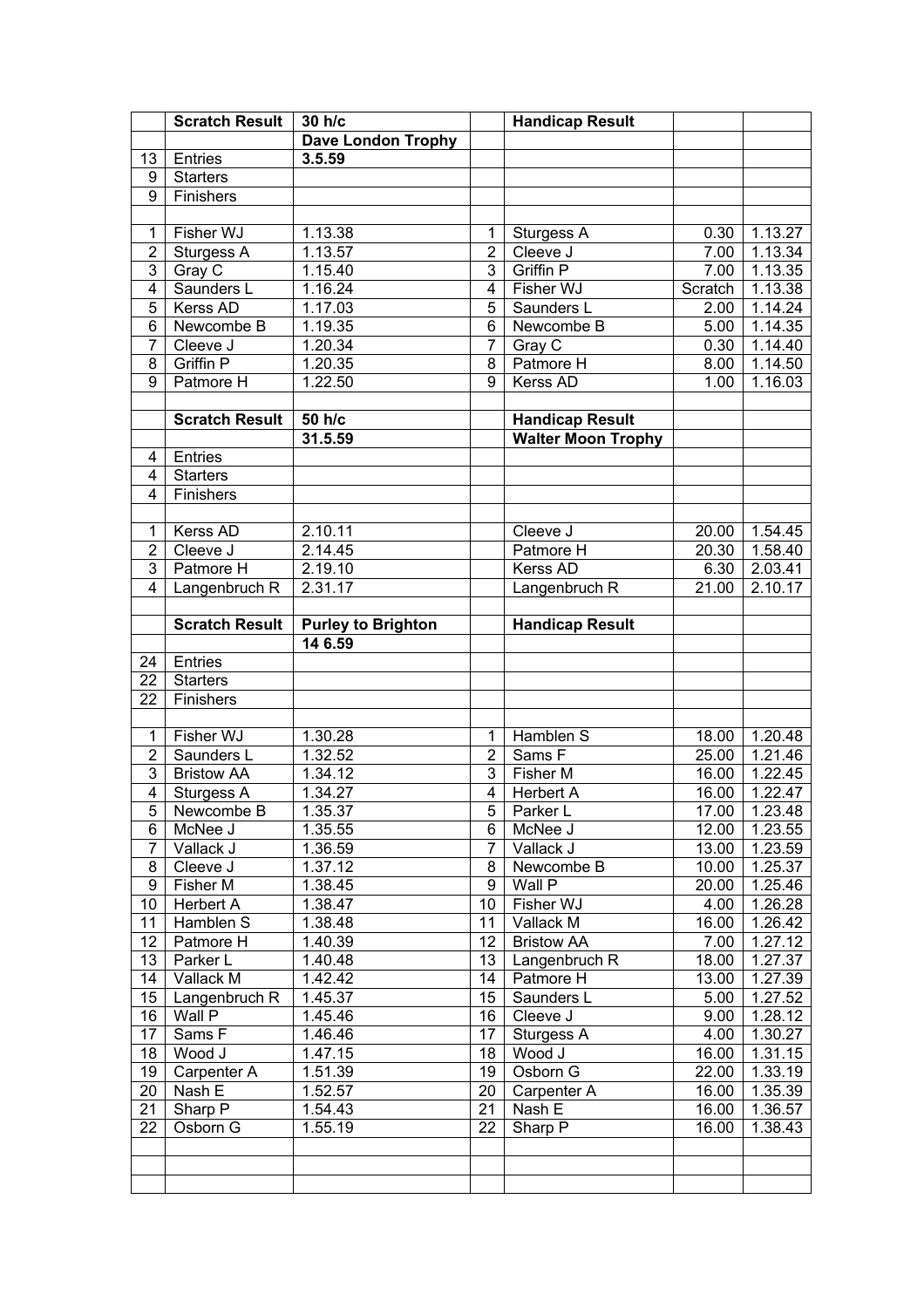|                | <b>Scratch Result</b> | 100 h/c               |                 | <b>Handicap Result</b> |         |         |
|----------------|-----------------------|-----------------------|-----------------|------------------------|---------|---------|
| $\overline{7}$ | Entries               | <b>Goss Green Cup</b> |                 |                        |         |         |
| $\overline{7}$ | <b>Starters</b>       | 19.7.59               |                 |                        |         |         |
| $\overline{7}$ | Finishers             |                       |                 |                        |         |         |
|                |                       |                       |                 |                        |         |         |
| $\mathbf 1$    | Fisher WJ             | 4.29.53               | 1               | <b>Griffin P</b>       | 23.00   | 4.13.02 |
| $\overline{2}$ | <b>Griffin P</b>      | 4.36.02               | $\overline{2}$  | Vallack J              | 20.00   | 4.24.43 |
| 3              | Happy W               | 4.36.56               | $\overline{3}$  | Wall P                 | 35.00   | 4.26.37 |
| $\overline{4}$ | Vallack J             | 4.44.23               | $\overline{4}$  | Cleeve J               | 20.00   | 4.27.28 |
| $\overline{5}$ | Cleeve J              | 4.47.28               | $\overline{5}$  | Patmore H              | 30.00   | 4.27.36 |
| $\overline{6}$ | Patmore H             | 4.57.36               | $\overline{6}$  | Fisher WJ              | 1.00    | 4.28.53 |
| $\overline{7}$ | Wall P                | 5.01.37               |                 | Happy W                |         | T.T.    |
|                |                       |                       |                 |                        |         |         |
|                | <b>Scratch Result</b> | 25 h/c                |                 | <b>Handicap Result</b> |         |         |
|                |                       | 26.7.59               |                 |                        |         |         |
| 19             | Entries               |                       |                 |                        |         |         |
| 17             | <b>Starters</b>       |                       |                 |                        |         |         |
| 17             | Finishers             |                       |                 |                        |         |         |
|                |                       |                       |                 |                        |         |         |
| $\mathbf 1$    | Happy W               | 1.02.15               | 1               | McNee J                | 5.30    | 0.59.58 |
| $\overline{2}$ | <b>Black L</b>        | 1.02.34               | $\overline{2}$  | Griffin P              | 5.00    | 1.00.00 |
| 3              | Kerss AD              | 1.02.58               | $\overline{3}$  | Vallack J              | 6.00    | 1.00.12 |
| $\overline{4}$ |                       | 1.02.59               | $\overline{4}$  | Wall P                 | 9.00    |         |
| $\overline{5}$ | Gray C                |                       | $\overline{5}$  |                        |         | 1.00.46 |
|                | Wood D                | 1.03.31               |                 | Patmore H              | 6.00    | 1.01.12 |
| $\overline{6}$ | Griffin P             | 1.05.00               | $\overline{6}$  | <b>Black L</b>         | 1.15    | 1.01.19 |
| $\overline{7}$ | McNee J               | 1.05.28               | $\overline{7}$  | Sams F                 | 9.00    | 1.01.24 |
| $\overline{8}$ | Vallack J             | 1.06.12               | 8               | Cleeve J               | 5.30    | 1.01.27 |
| 9              | Thompson L            | 1.06.41               | $\overline{9}$  | Wood D                 | 2.00    | 1.01.31 |
| 10             | Cleeve J              | 1.06.57               | $\overline{10}$ | Thompson L             | 5.00    | 1.01.41 |
| 11             | Patmore H             | 1.07.12               | $\overline{11}$ | Fisher M               | 5.30    | 1.01.45 |
| 12             | Fisher M              | 1.07.15               | 12              | <b>Herbert A</b>       | 5.30    | 1.02.12 |
| 13             | <b>Herbert A</b>      | 1.07.42               | 13              | Kerss AD               | 0.30    | 1.02.28 |
| 14             | Norris A              | 1.07.56               | 14              | Gray C                 | 0.30    | 1.02.29 |
| 15             | Wall P                | 1.09.46               | $\overline{15}$ | Norris A               | 4.00    | 1.03.56 |
| 16             | Sams F                | 1.10.24               | 16              | Happy W                | owe     | 1.04.15 |
|                |                       |                       |                 |                        | 2.00    |         |
| 17             | Sharp P               | 1.17.20               | 17              | Sharp P                | 10.00   | 1.07.20 |
|                |                       |                       |                 |                        |         |         |
|                | <b>Scratch Result</b> | 12 hours              |                 |                        |         |         |
|                |                       | <b>Rotherham Cup</b>  |                 |                        |         |         |
| 4              | Entries               | 30.8.59               |                 |                        |         |         |
| $\overline{2}$ | <b>Starters</b>       |                       |                 |                        |         |         |
| $\overline{2}$ | Finishers             |                       |                 |                        |         |         |
|                |                       |                       |                 |                        |         |         |
| 1              | Wall P                | 218.72                |                 |                        |         |         |
| $\overline{2}$ | Patmore H             | 213.68                |                 |                        |         |         |
|                |                       |                       |                 |                        |         |         |
|                | <b>Scratch Result</b> | 50 h/c                |                 | <b>Handicap Result</b> |         |         |
|                |                       | <b>Fryco Cup</b>      |                 |                        |         |         |
| 8              | Entries               | 6.9.59                |                 |                        |         |         |
| 7              | <b>Starters</b>       |                       |                 |                        |         |         |
| $\overline{7}$ | Finishers             |                       |                 |                        |         |         |
|                |                       |                       |                 |                        |         |         |
| 1              | <b>Butler KS</b>      | 2.04.13               | 1               | Patmore H              | 15.00   | 2.03.53 |
| $\overline{2}$ | Saunders L            | 2.11.17               | $\overline{2}$  | Cleeve J               | 13.00   | 2.04.10 |
| 3              | Cleeve J              | 2.17.10               | 3               | <b>Butler KS</b>       | Scratch | 2.04.13 |
| 4              | Newcombe B            | 2.17.55               | 4               | Fisher M               | 14.00   | 2.04.13 |
| $\overline{5}$ | Fisher M              | 2.18.13               | 5               | Saunders L             | 7.00    | 2.04.17 |
|                |                       |                       |                 |                        |         |         |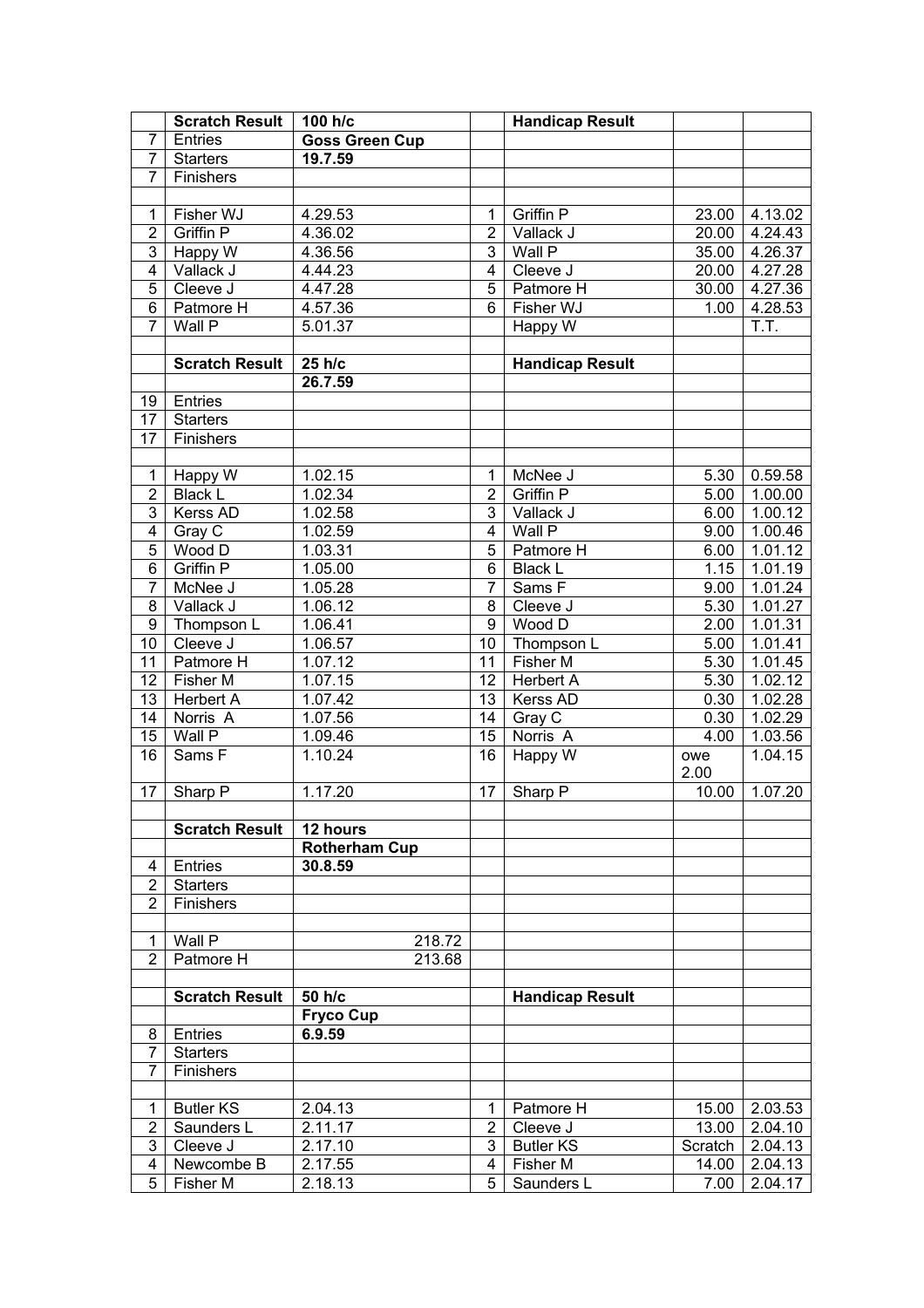| 6                       | Patmore H             | 2.18.53 |                | 6              | Newcombe B                             | 12.00   | 2.05.55 |
|-------------------------|-----------------------|---------|----------------|----------------|----------------------------------------|---------|---------|
| $\overline{7}$          | Wall P                | 2.24.40 |                | 7              | Wall P                                 | 18.00   | 2.06.40 |
|                         |                       |         |                |                |                                        |         |         |
|                         | <b>Scratch Result</b> | 25 h/c  |                |                | <b>Handicap Result</b>                 |         |         |
|                         |                       | 4.10.59 |                |                | <b>Mayne Cup</b>                       |         |         |
| 20                      | Entries               |         |                |                |                                        |         |         |
| 16                      | <b>Starters</b>       |         |                |                |                                        |         |         |
| 13                      | Finishers             |         |                |                |                                        |         |         |
|                         |                       |         |                |                |                                        |         |         |
| 1                       | Butler KS             | 1.00.36 |                | 1              | <b>Black L</b>                         | 1.30    | 0.59.21 |
| $\overline{2}$          | <b>Black L</b>        | 1.00.51 |                | $\overline{2}$ | Parker L                               | 7.00    | 0.59.29 |
| $\overline{3}$          | <b>Bristow AA</b>     | 1.03.20 |                | 3              | McNee J                                | 5.30    | 0.59.58 |
| $\overline{\mathbf{4}}$ | Griffin P             | 1.04.56 |                | $\overline{4}$ | Vallack J                              | 6.30    | 1.00.25 |
| 5                       | McNee J               | 1.05.28 |                | $\overline{5}$ | <b>Butler KS</b>                       | Scratch | 1.00.36 |
| $\overline{6}$          | Newcombe B            | 1.05.57 |                | 6              | Hamblen S                              | 8.00    | 1.00.46 |
| $\overline{7}$          | Parker L              | 1.06.29 |                | 7              | <b>Bristow AA</b>                      | 2.15    | 1.01.05 |
| 8                       | Vallack J             | 1.06.55 |                | 8              | Griffin P                              | 3.45    | 1.01.11 |
| $\boldsymbol{9}$        | Patmore H             | 1.07.57 |                | $\overline{9}$ | Patmore H                              | 6.00    | 1.01.57 |
| 10                      | Hamblen S             | 1.08.46 |                | 10             | Newcombe B                             | 3.30    | 1.02.27 |
| 11                      | Fisher M              | 1.10.21 |                | 11             | Wall P                                 | 9.00    | 1.03.24 |
| 12                      | Wall P                | 1.12.24 |                | 12             | <b>Fisher M</b>                        | 6.30    | 1.03.51 |
| 13                      | Langenbruch R         | 1.15.15 |                | 13             | Langenbruch R                          | 8.00    | 1.07.15 |
|                         |                       |         |                |                |                                        |         |         |
|                         | <b>Scratch Result</b> | 10 Scr  |                |                |                                        |         |         |
|                         |                       | Junior  |                |                |                                        |         |         |
| 5                       | Entries               | 24.5.59 |                |                |                                        |         |         |
| $\overline{5}$          | <b>Starters</b>       |         |                |                |                                        |         |         |
| $\overline{4}$          | Finishers             |         |                |                |                                        |         |         |
|                         |                       |         |                |                |                                        |         |         |
| $\mathbf{1}$            | <b>Herbert A</b>      |         | 26.20          |                |                                        |         |         |
| $\overline{2}$          | King R                |         | 27.23          |                |                                        |         |         |
| $\overline{3}$          | Chapman A             |         | 27.53          |                |                                        |         |         |
| $\overline{4}$          | Carpenter A           |         | 30.48          |                |                                        |         |         |
|                         |                       |         |                |                |                                        |         |         |
|                         | <b>Scratch Result</b> | 15 Scr  |                |                |                                        |         |         |
|                         |                       | Junior  |                |                |                                        |         |         |
| $\overline{2}$          | Entries               |         |                |                |                                        |         |         |
|                         | 2 Starters            |         |                |                |                                        |         |         |
| $\overline{2}$          | Finishers             |         |                |                |                                        |         |         |
|                         |                       |         |                |                |                                        |         |         |
| $\mathbf 1$             | <b>Herbert A</b>      |         | 39.20          |                |                                        |         |         |
| $\overline{2}$          | Parker L              |         | 39.55          |                |                                        |         |         |
|                         |                       |         |                |                |                                        |         |         |
|                         | <b>Scratch Result</b> | 10 h/c  |                |                | <b>Handicap Result</b>                 |         |         |
|                         |                       | Junior  |                |                |                                        |         |         |
| 6                       | Entries               | 27.9.59 |                |                |                                        |         |         |
| 6                       | <b>Starters</b>       |         |                |                |                                        |         |         |
| 6                       | Finishers             |         |                |                |                                        |         |         |
|                         |                       |         |                |                |                                        |         |         |
| 1                       | Parker L              |         | 26.10          | 1              | Carpenter A                            | 2.30    | 25.35   |
| $\overline{2}$          | <b>Herbert A</b>      |         | 26.20          | $\overline{2}$ | <b>Herbert A</b>                       | 0.30    | 25.40   |
| 3                       | King R                |         | 27.45          | 3              | Parker L                               | Scratch | 26.10   |
| $\overline{\mathbf{4}}$ | Carpenter A           |         | 28.05          | 4              | King R                                 | 1.00    | 26.45   |
| 5                       | Wood J                |         | 30.14          | 5              | Wood J                                 | 2.30    | 27.34   |
| 6                       |                       |         | 30.45          | 6              |                                        | 3.00    |         |
|                         | Sharp P<br>Newcombe B |         | 25.46          |                | Sharp P<br><b>Time Trial</b>           |         | 27.45   |
|                         |                       |         |                |                |                                        |         |         |
|                         |                       |         |                |                |                                        |         |         |
|                         | Watkins L<br>Bigg R   |         | 27.24<br>30.32 |                | <b>Time Trial</b><br><b>Time Trial</b> |         |         |